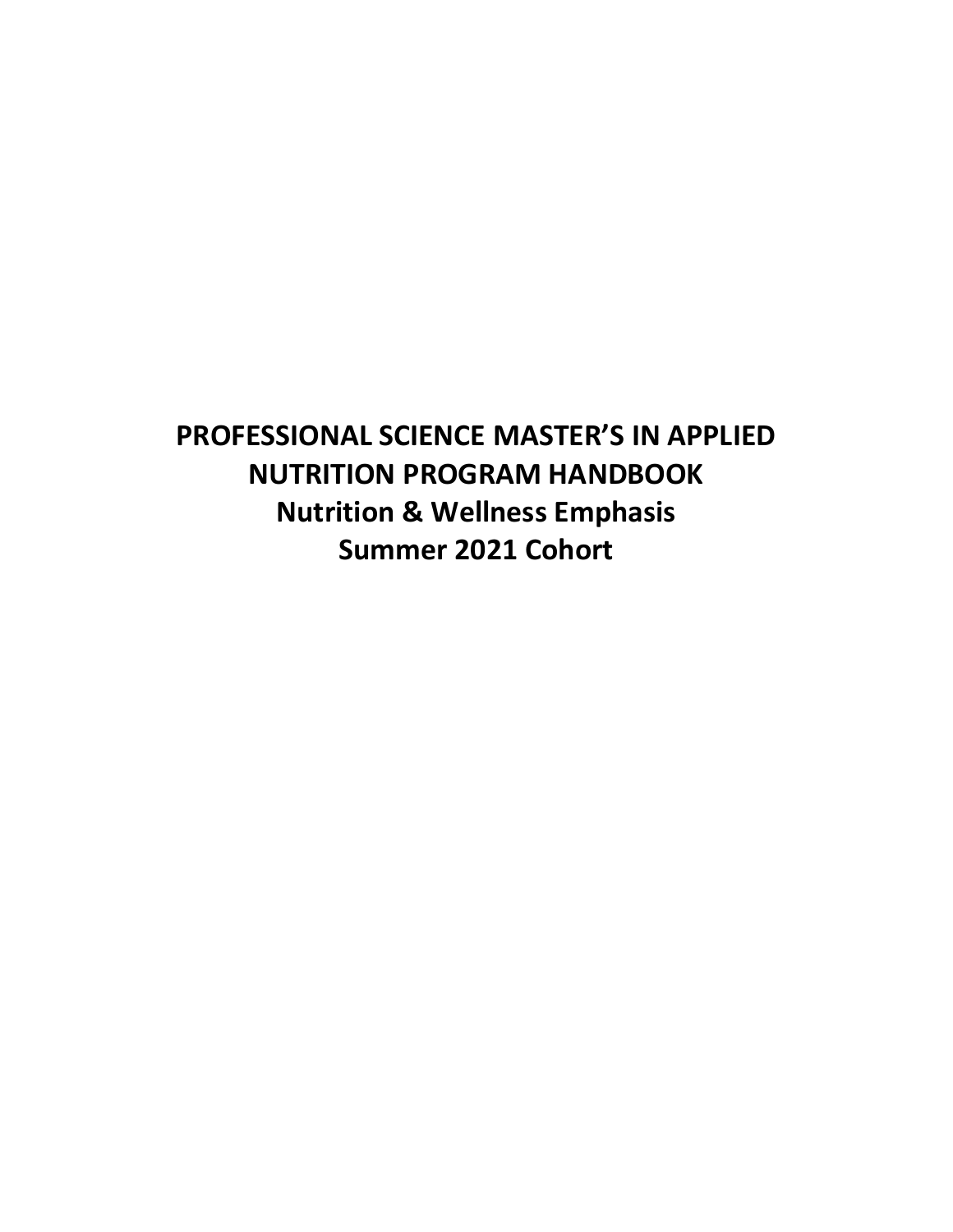# **TABLE OF CONTENTS**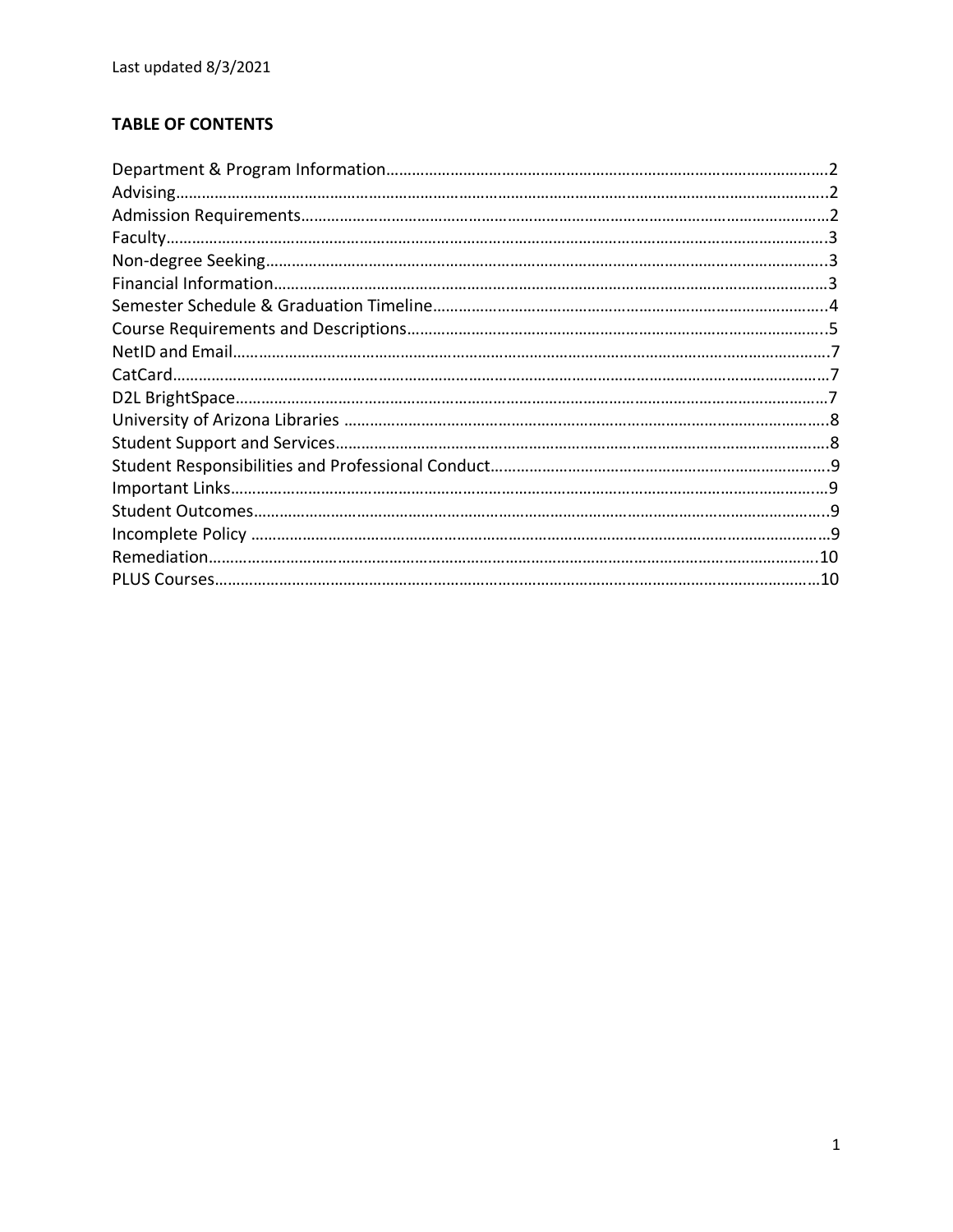### **NUTRITIONAL SCIENCES DEPARTMENT**

The Department of Nutritional Sciences leads in cutting-edge research, outstanding undergraduate and graduate programs, Cooperative Extension programs and continuing professional education that advance the discovery and translation of nutrition and physical activity in optimizing health for people in Arizona, and beyond.

### **PROGRAM DESCRIPTION**

The Professional Science Master's in Applied Nutrition – Nutrition & Wellness Emphasis serves the needs of students, educators, registered dietitian nutritionists (RDNs), and health professionals interested in obtaining advanced training in the application of nutrition science to human health, and developing valuable professional skills (e.g., leadership, writing and communication skills, project management) while gaining hands-on experience in business or the public sector.

Coursework for this 30-unit master's degree program is offered **100% online** through the Arizona Online, providing maximum flexibility to students, many of whom are working professionals. The program is designed to be completed in less than 18 months, however, can be extended as needed. A minimum of five units per semester required to be eligible for financial aid.

Unlike existing master's in nutrition science programs, the Professional Science Master includes 6 credit hours of graduate level capstone during which students will work with a partner organization to complete approximately 270 hours (45 hours per unit of credit) of hands on experience that will serve as their graduate capstone project. Students will also have the opportunity to complete 9 units of PLUS coursework (elective coursework) tailored to their profession and/or professional development goals.

# **ADVISING**

The program coordinator serves as advisor for students enrolled in the professional science master's in applied nutrition program. It is recommended that you contact the program coordinator at least each semester to facilitate adequate contact regarding progress in courses, questions regarding future coursework and any other academic or personal issues.

#### **ADMISSION REQUIREMENTS**

PSM in Applied Nutrition program applicants must meet the following minimum requirements:

- Bachelor of Science degree in Nutrition or related field from an accredited institution. A Bachelor of the Arts (B.A.) degree will be accepted in the area of Nutrition.
- If undergraduate degree is in a field other than nutrition, coursework in physiology, biochemistry and previous nutrition coursework is required.
- Minimum 3.0 GPA overall in undergraduate degree or over the last 60 units of coursework.
- Additionally, because the PSM program is delivered exclusively online, the following student characteristics are essential to successfully completing the program: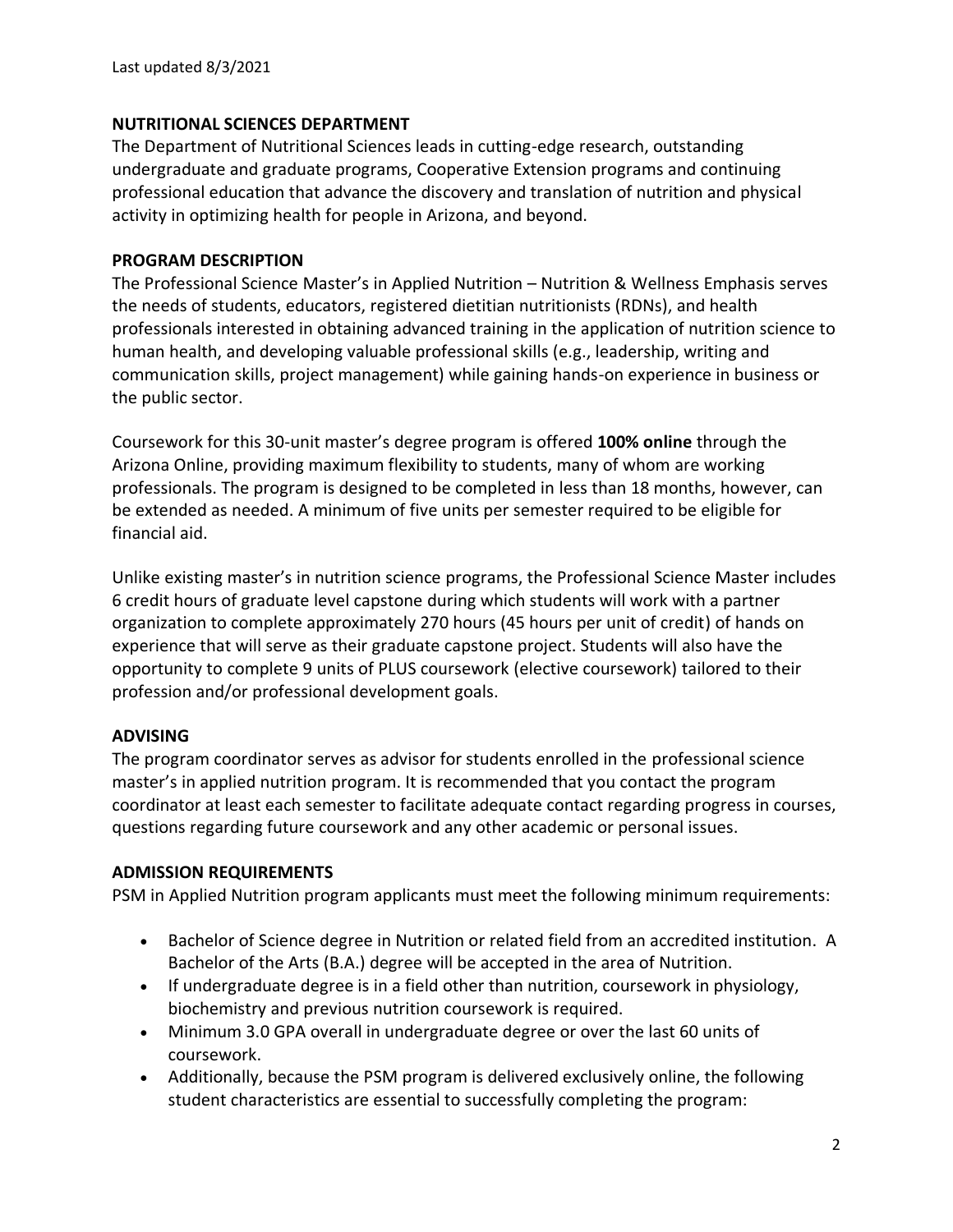- o Self-directed, independent learner
- o Able to manage time effectively
- o Effective written and verbal communication
- o Able to utilize a wide range of resources effectively

For complete application requirements and instructions on how to apply to the graduate college please visit: [https://apply.grad.arizona.edu/users/login.](https://apply.grad.arizona.edu/users/login) Students must be admitted to the graduate college prior to enrolling in courses.

| <b>Faculty</b>                          | <b>Course(s) Taught</b>                                 |
|-----------------------------------------|---------------------------------------------------------|
| Kayle Skorupski, MS, RDN-AP, CNSC, FAND | NSC 509: Advanced Nutrition Metabolism and Disease      |
| Program Coordinator                     | NSC 562: Professional Ethics and Best Practices in      |
| kayleskorupski@arizona.edu              | <b>Nutrition Education and Counseling</b>               |
|                                         | NSC 597: Capstone Prep Workshop                         |
|                                         | NSC 698A: Capstone I                                    |
|                                         | NSC 698B: Capstone II                                   |
| Kyle Jones, MS                          | NSC 501: Statistics for Applied Nutritional Sciences I  |
| kylemjones@arizona.edu                  | NSC 502: Statistics for Applied Nutritional Sciences II |
| Ashlee Linares-Gaffer, MS, RDN, FAND    | NSC 562: Professional Ethics and Best Practices in      |
| alinares@arizona.edu                    | <b>Nutrition Education and Counseling</b>               |
| Maria Plant, DCN, RD                    | NSC 519: Advanced Applied Nutritional Sciences          |
| plant@arizona.edu                       |                                                         |
| Lucia Mosqueira, MS, RD                 | NSC 542: Advanced Medical Nutrition Therapy             |
| Imosqueira@arizona.edu                  | NSC 610: Nutrition and Disease                          |

# **CREDIT FOR COURSES TAKEN AS A NON-DEGREE-SEEKING STUDENT**

Domestic students may transfer up to 6 units of coursework taken as non-degree seeking students. This means that you may enroll in the required courses prior to being admitted into the program. This does not mean that you may transfer other courses to count toward the degree. Courses taken as a non-degree seeking student that may be applied to the Nutrition & Wellness Emphasis are NSC 501, NSC 502, NSC 509, NSC 519, NSC 542/610, NSC 562. PLUS course electives also may be taken as non-degree seeking.

International students are not permitted to enroll in online classes outside of a certificate or degree program. In other words, international students must be accepted into the program prior to enrolling in online courses.

#### **FINANCIAL INFORMATION**

Cost per unit for the program is \$650 per unit. Hourly grader positions may be available on a competitive basis. If you are interested in a grader opportunity, please contact the program coordinator. For paid grader position, students need to be enrolled in at least 6 units a semester. If there is an opportunity, you will be provided more information. No Research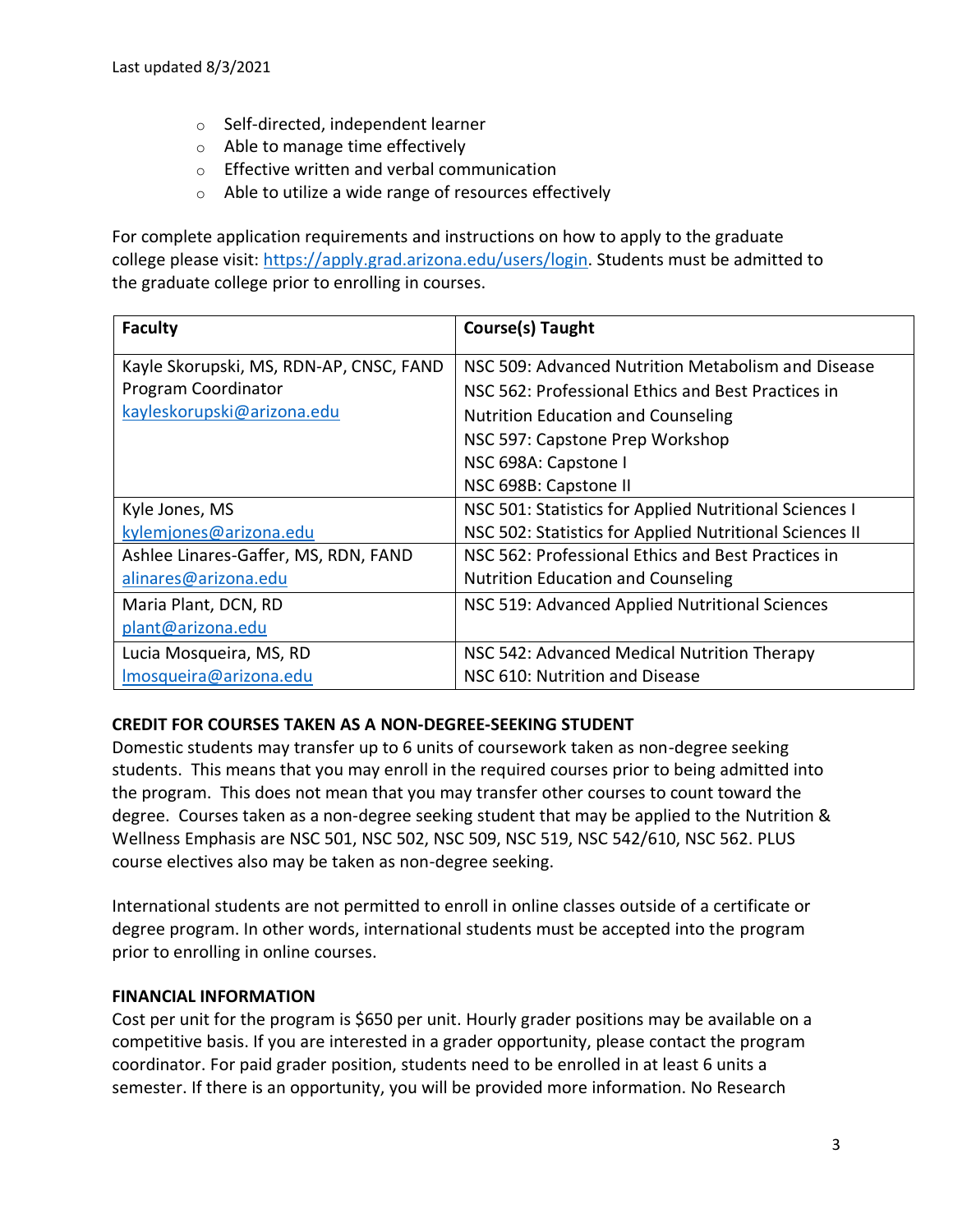Assistantship (RA) or Teaching Assistant (TA) opportunities are available for this program. Financial Aid is available, must be enrolled in at least 5 units per semester. For more information regarding financial aid eligibility please visit: [https://financialaid.arizona.edu/types](https://financialaid.arizona.edu/types-of-aid/graduate)[of-aid/graduate](https://financialaid.arizona.edu/types-of-aid/graduate)

The University of Arizona utilizes Scholarship Universe, an advanced scholarship management system for our students. For more information, please visit: <https://financialaid.arizona.edu/scholarshipuniverse>

The Graduate College provides information regarding funding and financial information (including information regarding grants, fellowships, and scholarships): <https://grad.arizona.edu/funding>

The Graduate & Professional Student Council provides Research and Project (ReaP) Grants that offer up to \$1,000 to partially or completely fund projects. For more information, please visit: <http://gpsc.arizona.edu/research-grants>

The Graduate & Professional Student council provides travel grants for professional development purposes. For more information, please visit: [http://gpsc.arizona.edu/travel](http://gpsc.arizona.edu/travel-grants)[grants](http://gpsc.arizona.edu/travel-grants)

#### **SEMESTER SCHEDULE & GRADUATION TIMELINE**

Fall 2021: 8 credits NSC 501 Statistics for Applied Nutritional Sciences I NSC 502 Statistics for Applied Nutritional Sciences II PLUS Course 1 OR ALC 522 Communicating Knowledge in Agriculture and the Life Sciences PLUS Course 2

Spring 2022: 7 credits NSC 597 Capstone Prep Workshop NSC 610 Applied Nutrition & Disease OR NSC 542 Advanced Medical Nutrition Therapy PLUS Course 3

Summer 2021: 9 credits NSC 509 Advanced Nutrition Metabolism & Disease NSC 519 Advanced Applied Nutritional Sciences NSC 562 Professional Ethics and Best Practices in Nutrition Education and Counseling OR PLUS 1 course 1 if took ALC 522 Communicating Knowledge in Agriculture and the Life Sciences in Fall

Fall 2022: 6 credits NSC 698A Capstone I NSC 698B Capstone II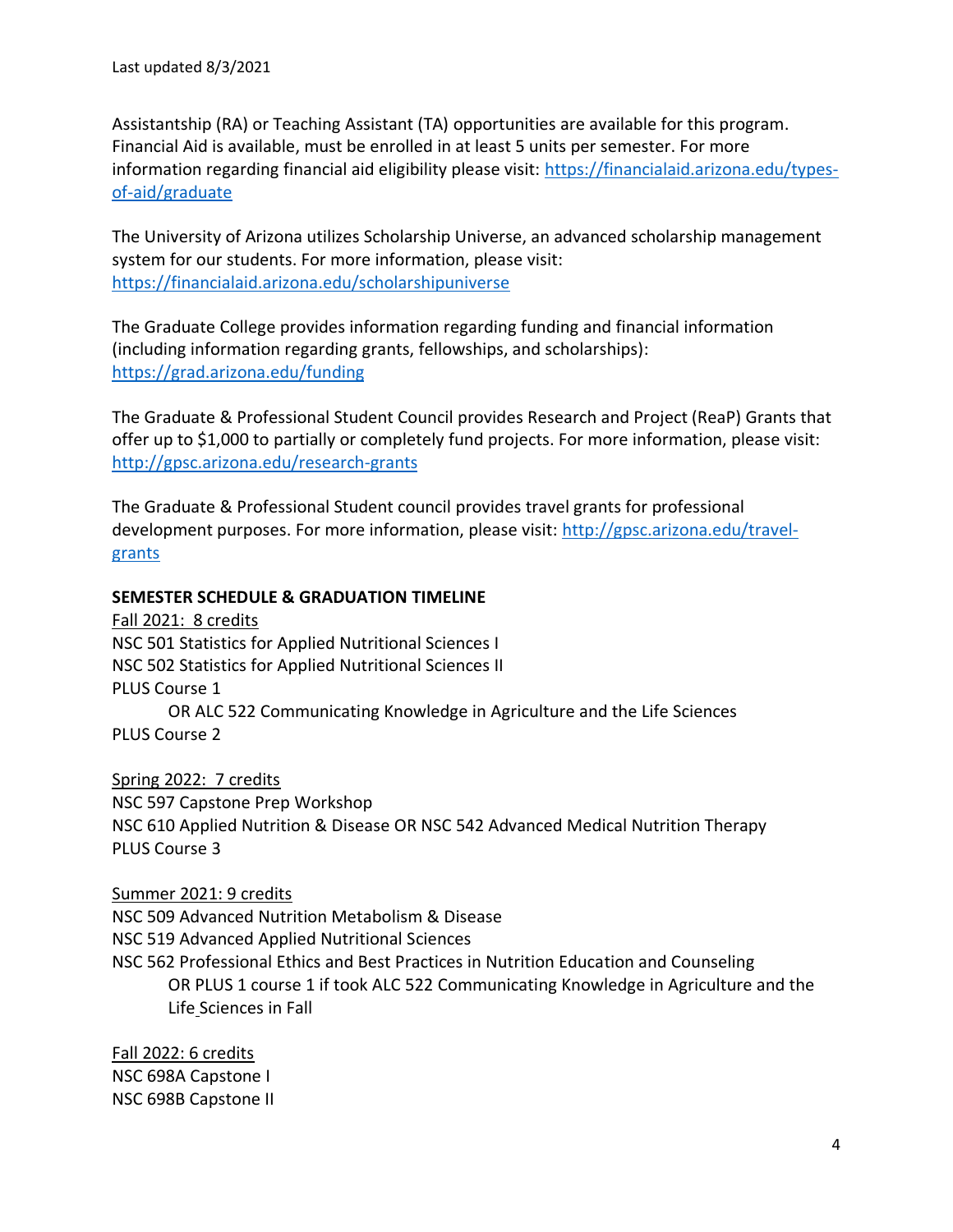Graduation December 2022. Students are able to extend graduation timeline as needed, depending on ability to take classes. Please communicate with program coordinator if you are concerned regarding ability to follow this timeline. Working together, a personal timeline for coursework and graduation can be established.

### **COURSE REQUIREMENTS AND DESCRIPTIONS**

*NSC 501 – Statistics for Applied Nutritional Sciences (1)* This course will introduce the concepts of research methods with a focus on the varied research conducted in nutritional sciences. Students will be guided through a comprehensive compendium of the elements of research design in order to understand the application of these elements to Applied Nutritional Science.

*NSC 502 – Statistics for Applied Nutritional Sciences II (1)* This course will introduce basic statistical concepts and applied statistical strategies that are essential for conducting and critiquing research in nutritional sciences and related fields. The course will be delivered online structured with video lectures, self-check practices, discussion forum, assignments and quizzes. The experiences within the course will provide students the necessary competencies to appropriately summarize data (descriptive statistics) and implement statistical tests (inferential statistics) based upon appreciation of research design and data characteristics.

*NSC 509 – Advanced Nutrition Metabolism and Disease (3)* This class will review the multi-facets of macronutrient metabolism and application to the prevention and development of common chronic diseases. The clinical applications of nutrient deficiencies and toxicities will also be reviewed. Metabolic alterations associated with obesity, metabolic syndrome, and other diseases will be discussed. The application of evidence-based guidelines and research for nutritional interventions will be discussed through weekly readings and assignments.

*NSC 519 – Advanced Applied Nutritional Sciences (3)* This course will advance understanding of research design, methods, and implementation, interpretation of research findings, and advances in nutrition science research for selected chronic diseases.

*NSC 542 – Advanced Medical Nutrition Therapy (3)* This course focuses on the prevention and management of selected chronic disease and acute care conditions. An in-depth exploration of the selected topics and related research using an evidence-based approach will serve as the class foundation. The course will be completed with students presenting a discussion/review of an approved topic.

#### OR

*NSC 610 Nutrition and Disease (3)* The overall goal of this class is to improve students' understanding of how diet influences health and chronic disease risk by examining the biochemical and physiological effects of specific dietary components and overall dietary patterns. This course will use current research materials and in-depth examples—or case studies—of how nutrition can impact diabetes, inflammatory diseases, cardiovascular disease, and cancer. By learning these prevalent examples, students will gain the ability to develop new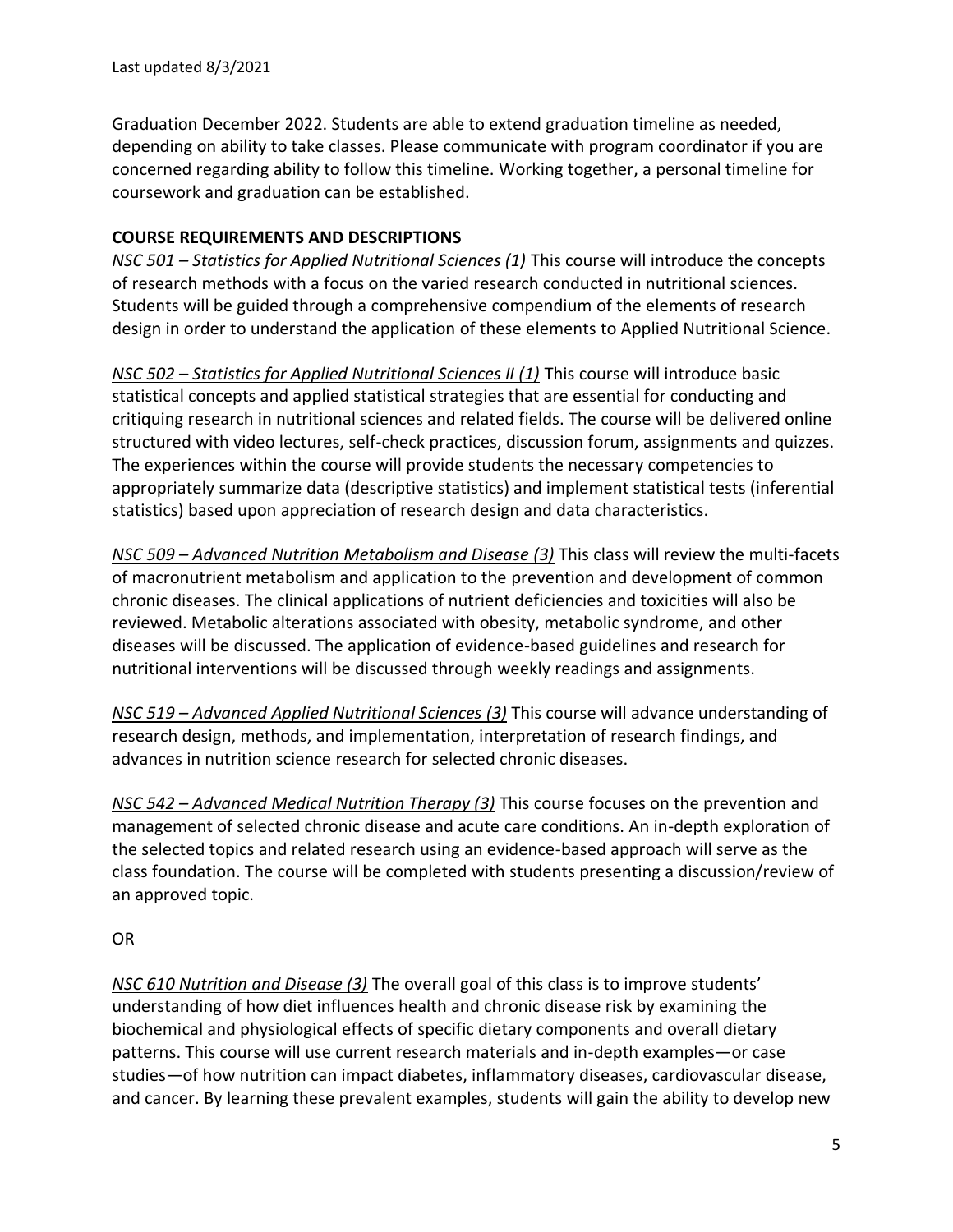areas of expertise in response to specific nutrition and disease challenges that they encounter in their careers and/or research. Review articles and primary research papers will be made available on D2L to supplement textbook material and provide examples of real-world applications for lecture content. This course will emphasize current research as it applies to material covered in class.

*NSC 562 –Professional Ethics and Best Practices in Nutrition Education and Counseling (3)* Students will learn and implement inclusive best practices in nutrition education and counseling to serve diverse audiences in preparation for supervised experiential learning in food, nutrition, and healthcare settings. This course will touch on various theories and best practices in culturally responsive education, counseling, leadership, and communication to help students demonstrate the professional competency required for dietetics professionals by the Accreditation Council for Education in Nutrition and Dietetics (ACEND). Students will complete the course with a deeper understanding of the Code of Ethics for the Profession of Nutrition and Dietetics and practice applications that align with the "core values of customer focus, integrity, innovation, social responsibility, and diversity," including the influence of personal identities and biases on practitioner interactions. Students will complete written and oral deliverables, including self-assessments, reflections, case studies, and targeted education materials. Students will also begin the process of developing their professional digital portfolios.

# OR

*ALC 522 - Communicating Knowledge in Agriculture and the Life Sciences (3)* Principles and processes of knowledge diffusion and methods of transferring appropriate technology to user/clientele groups. Community effectively within organizations. Graduate level requirements include an additional report.

*PLUS Course work (9 units)* Please refer to page 10 for more information regarding PLUS course options.

*NSC 597 – Capstone Prep Workshop (1)* The Capstone Workshop Prep course is designed to help students: identify potential sites for their capstone courses, develop talking points when discussing the capstone with potential sites, obtain the required affiliation requirements with their site, build knowledge of research requirements through completion of CITI trainings and further develop presentation and writing skills.

*NSC 698A – Capstone I (3)* Capstone I consists of 135 hours of practical professional training with a sponsoring agency/facility. Students will conduct a needs assessment and propose a topic for final project to be completed in NSC 698B. Students will write a progress report which will be presented to the class.

*NSC 698B – Capstone II (3)* Capstone II consists of 135 hours of practical professional training with a sponsoring agency/facility that culminates the Professional Science Master program and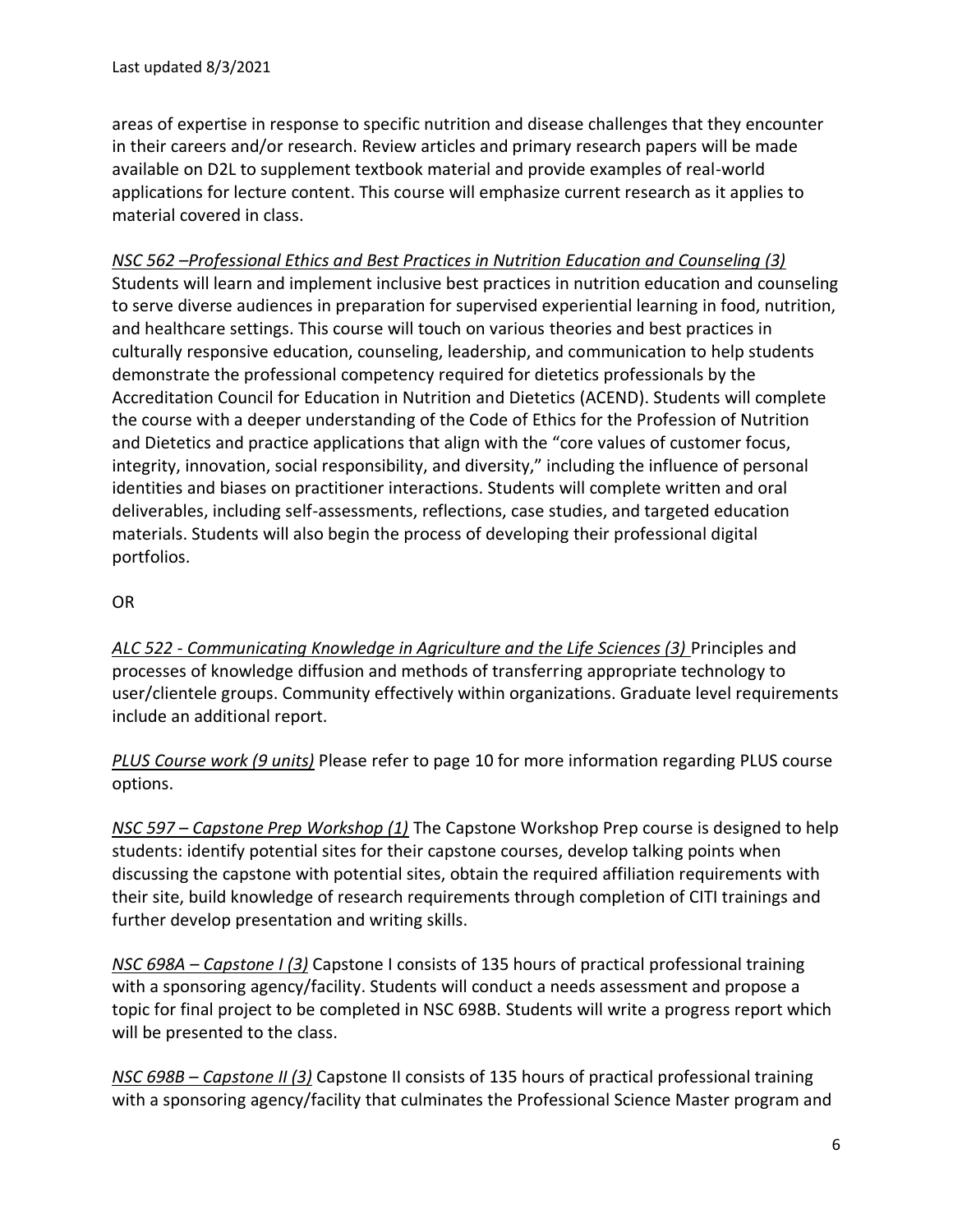produces a final project. Students will develop a final report on the project objectives, methods, and outcomes. The project will be presented to the class in a presentation form, and a poster will also be produced.

# **NETID AND EMAIL**

Your NetID is your personal identifier for a number of online services at the University of Arizona, including email and UITS computing accounts (CatMail, UAConnect), UAccess account, D2L (learning management system and university site-licensed software.

The UA NetID verifies identify when it is used for online services the University of Arizona provides. To set up your NetID, please visit:<https://netid.arizona.edu/>

Your CatMail account is created automatically when you select your NetID. The new email address with all have the format your **[NetID@email.arizona.edu](mailto:NetID@email.arizona.edu)**, and it is the official means of communication between the students and the university. It is required that you use your UA email for communication with your instructors. You will also receive notification of tuition bills, etc. via this email address. The email is provided by the Google G Suite for Education, which provides access to Google's full suite of applications. For more information, please visit: [it.arizona.edu/service/catmail-student-email](https://it.arizona.edu/service/catmail-student-email)

# **CATCARD**

The CatCard is the official University of Arizona Identification card. The card features a digitized photo, digitized signature, Contactless SmartChip, ISO number and magnetic stripe. It is up to you how you want to use your card.

As an online student, it is not required to obtain a CatCard, but there are many benefits, like using/showing your card to obtain student discounts. As an online student, you are able to obtain a CatCard, but first you will need to upload a photo. To learn more about this process, and to obtain your card, please visit:<https://myphoto.catcard.arizona.edu/index.aspx>

# **D2L (DESIRE2LEARN) BRIGHTSPACE**

D2L provides instructors and students with an online space for traditional classroom courses, online classes, or hybrids. In D2L you will find:

- Course syllabi
- Readings
- Assignments
- Quizzes
- Grades
- List of classmates
- Online discussions
- And more….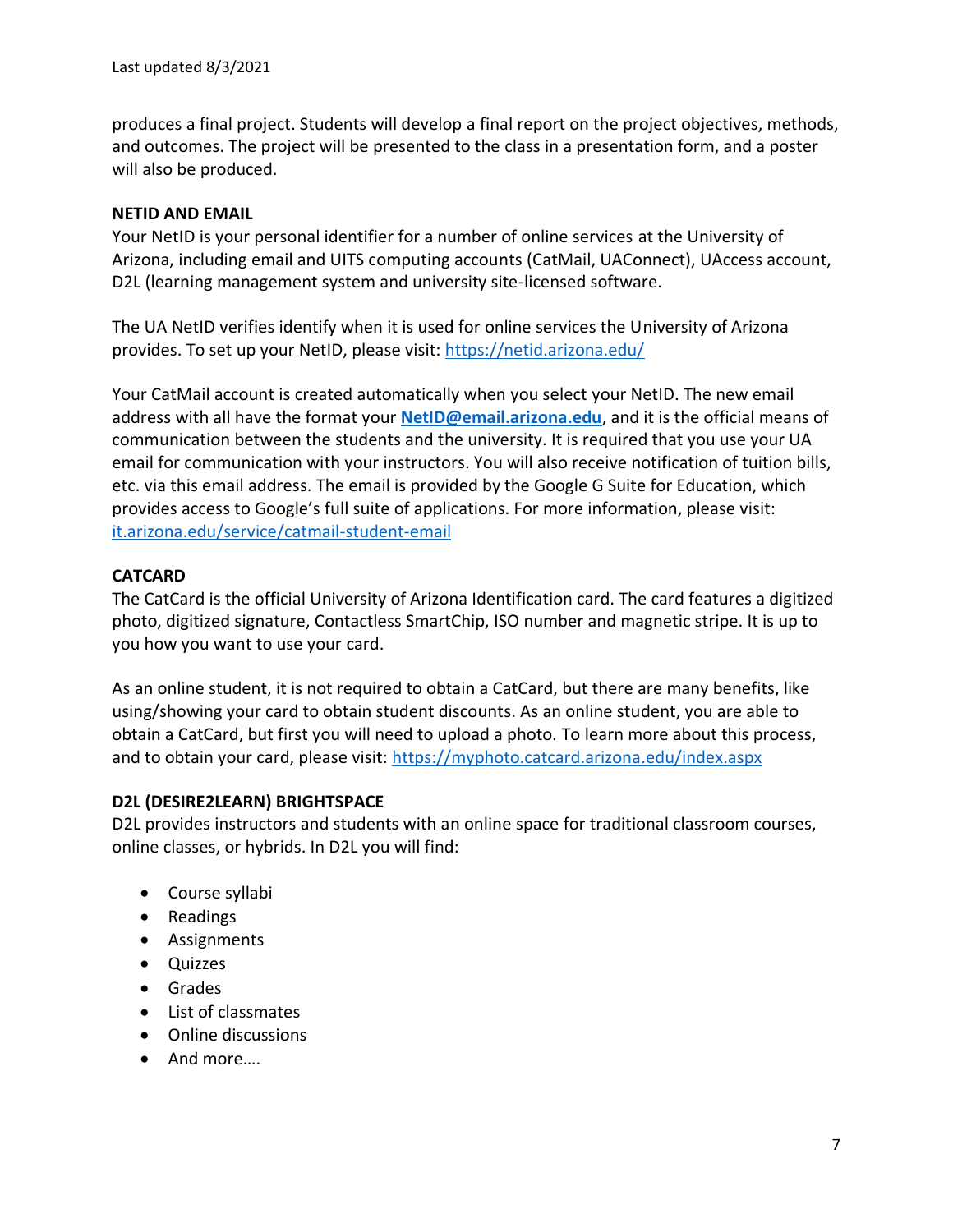D2L includes access to tools such as ZOOM, Panopto, VoiceThread and Examity. To access D2L, please visit[: https://d2l.arizona.edu/](https://d2l.arizona.edu/) . For assistance with D2L, please visit: <http://help.d2l.arizona.edu/student/student-home>

D2L requires that you submit files as Microsoft Office compatible (i.e. WORD) or as PDF files. Other file types (i.e. PAGES) will not be accepted. As a UA student, you are able to download Microsoft Office 365 for your use. For more information, please visit: <http://uabookstore.arizona.edu/technology/campuslicensing/default.asp>

Other software is available to students for free or a discounted fee. Please visit this site for more details:<https://softwarelicense.arizona.edu/students>

# **UNIVERSITY OF ARIZONA LIBRARIES**

The University of Arizona libraries provide resources, services and expertise to the University and the local community, the main library website can be found at <http://new.library.arizona.edu/>

There is a library resource page set up specifically for Applied Nutrition students, please access: <http://libguides.library.arizona.edu/gcpsm> for more information. This website has the contact information for the librarian for the College of Agriculture and Life Sciences, as well as links for information that is relevant to graduate students and to online students.

# **STUDENT SUPPORT AND RESOURCES**

The Graduate College has many resources available, for more information visit: <http://grad.arizona.edu/new-and-current-students>

The department of Academic Success & Achievement provides a service called SOS (Support, Opportunity, Success). SOS is for UA students who find themselves facing questions or issues and are unsure about where to go for answers. Whether you're brand-new to campus or have been around for a while, just reach out to SOS for round-the-clock support. Access their website to learn more about SOS, or to ask a question:<https://sos.arizona.edu/>

The Disability Resource Center (DRC) is focused on creating inclusive learning and working environments and facilities through all aspects of the University of Arizona. The access consultant for the Graduate College is Jayci Robb and she can be reached at:

[jacyir@email.arizona.edu.](mailto:jacyir@email.arizona.edu) For more information regarding the DRC, please visit their webpage: <https://drc.arizona.edu/>

The Graduate and Professional Student newsletter provides up to date information regarding funding opportunities, employment opportunities, trainings, social events and more. To register for the newsletter, please visit: [https://arizona.us17.list-](https://arizona.us17.list-manage.com/subscribe?u=af018f756d1ccbea4673d3677&id=4c8a27f1fd)

[manage.com/subscribe?u=af018f756d1ccbea4673d3677&id=4c8a27f1fd](https://arizona.us17.list-manage.com/subscribe?u=af018f756d1ccbea4673d3677&id=4c8a27f1fd) For events being held by the Graduate & Professional Student Council, please visit: <https://gpsc.arizona.edu/community-board>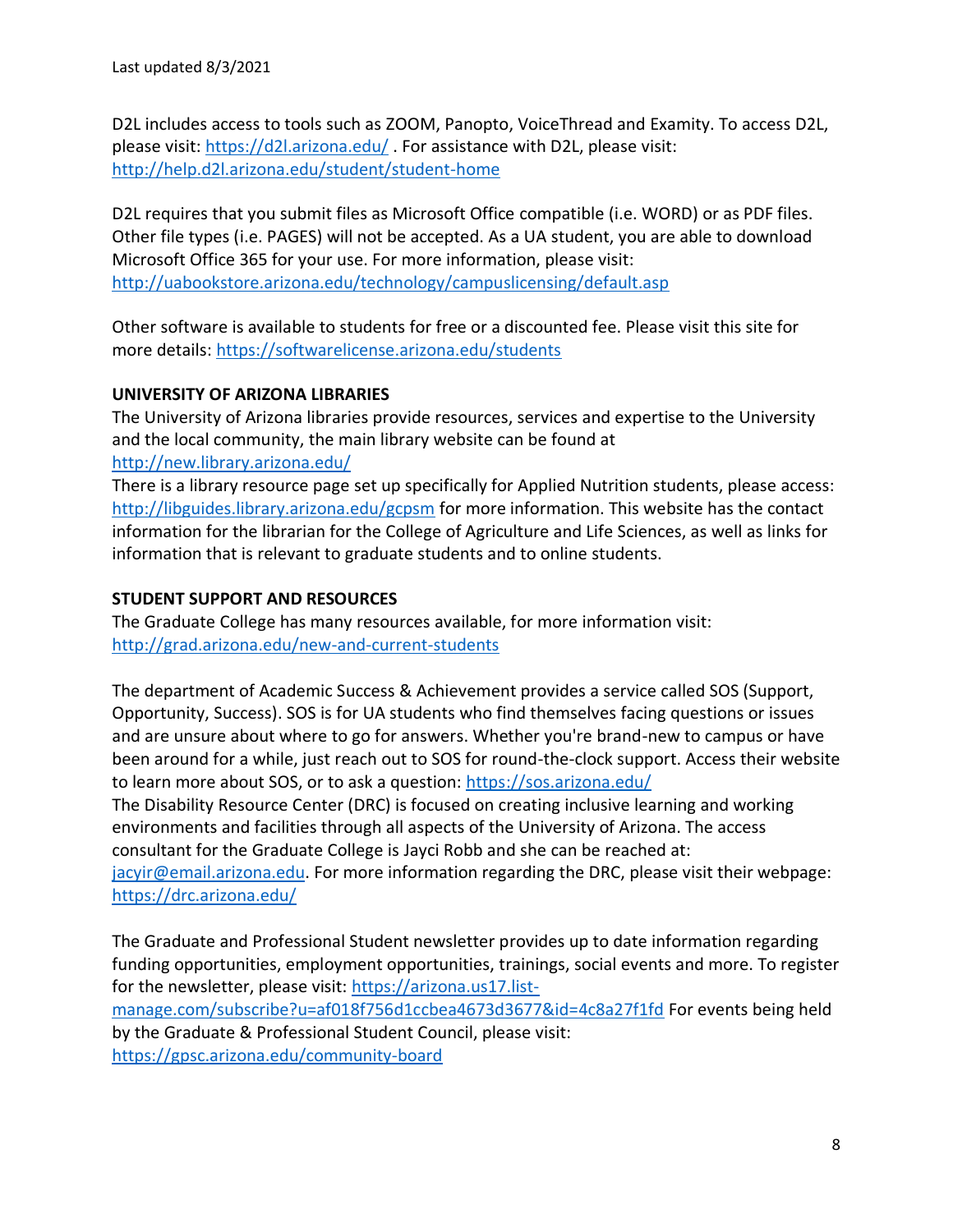### **CAMPUS HEALTH RESOURCES**

Arizona Online students can receive health care services from Campus Health, including mental health services. For more information, please visit [https://health.arizona.edu/arizona-online](https://health.arizona.edu/arizona-online-students)[students](https://health.arizona.edu/arizona-online-students)

### **STUDENT RESPONSIBILITIES AND PROFESSIONAL CONDUCT**

Please visit the following link for more information regarding the Student Code of Conduct at the University of Arizona: [https://deanofstudents.arizona.edu/student-rights](https://deanofstudents.arizona.edu/student-rights-responsibilities/student-code-conduct)[responsibilities/student-code-conduct](https://deanofstudents.arizona.edu/student-rights-responsibilities/student-code-conduct)

#### **IMPORTANT LINKS**

- Graduate College access to Graduate College policies, contacts, information about resources, deadlines and other useful information: [http://grad.arizona.edu](http://grad.arizona.edu/)
- Resources for professional development and health and wellness please visit: <http://grad.arizona.edu/new-and-current-students>
- General Catalog provides comprehensive information related to all academic programs at the University of Arizona:<http://catalog.arizona.edu/>
- Academic Integrity please review the code of academic integrity: <https://deanofstudents.arizona.edu/policies-and-codes/code-academic-integrity>
- Responsible Conduct of Research:<http://www.orcr.arizona.edu/>

It is the Department of Nutritional Sciences policy that the student holds final responsibility for being aware of and responding to all Nutritional Sciences, Graduate College and University of Arizona polices, requirements, formats and deadlines as they pertain to progression towards and completion of their program. If any questions persist following review of all policies, please contact your program coordinator for assistance and clarification.

#### **STUDENT OUTCOMES**

- Critically evaluate nutrition sciences research and demonstrate knowledge of research methods and statistics.
- Apply evidence-based nutrition concepts to a professional setting, i.e. clinical, communication, education and industry.
- Demonstrate professional interpersonal skills including communication, collaboration and leadership.

# **INCOMPLETE POLICY**

Students earning a grade of Incomplete, "I" for a course should submit a completed Report of Incomplete Grade form to the program coordinator for inclusion in their academic record. This form is available here: [http://registrar.arizona.edu/grades/incomplete-i-grade.](http://registrar.arizona.edu/grades/incomplete-i-grade) Incomplete grades should be completed in a timely manner and are submitted at the discretion of the course instructor.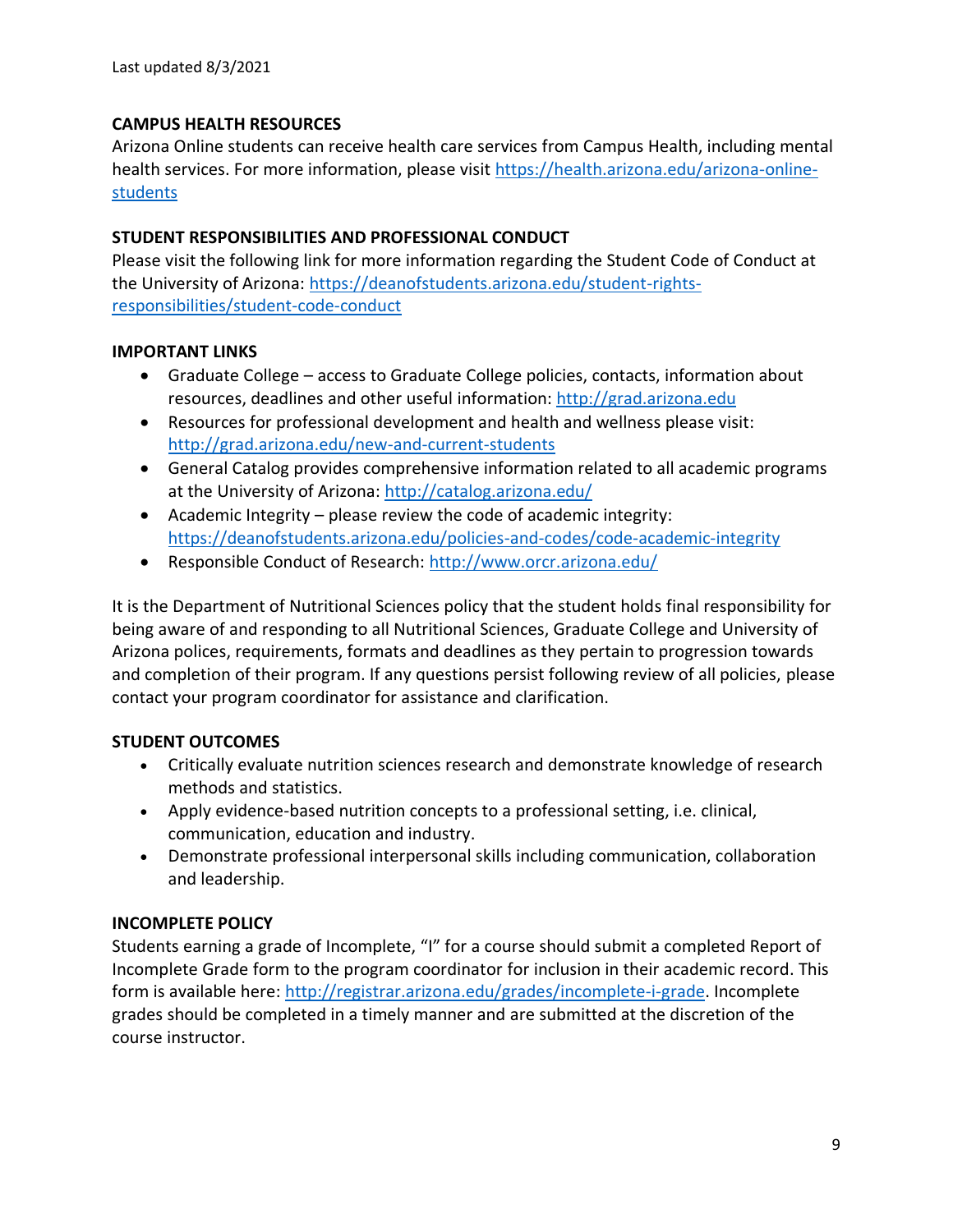#### **REMEDIATION**

All coursework must be passed with a grade of C or better for the units to count towards the required 30 units of the degree. An overall GPA of > 3.0 in the program is required for graduation.

Students judged to have academic difficulties (e.g. poor, grades, failing or at risk of failing to satisfy program requirements) will receive notice from the program coordinator with specific suggestions as to how these problems might be remedied and the data by which such actions must be taken. This notification will be copied to the Graduate College. The Graduate College has established guidelines; which departments must follow in order to dismiss students from their programs. Students should familiarize themselves with the steps so they know their rights, responsibilities, and remedies should such a situation develop. Students who fail to remediate by the deadlines specified may be dismissed from the program.

#### **PLUS COURSES**

Students following the approved timeline will be taking three PLUS courses (9 credits) during the program (either 1 course in the Summer, 1 course in the Fall and 1 course in the Spring OR 2 courses in the Fall and 1 course in the Spring).

#### **Available PLUS PSM Courses**

Updated August 2021

Courses that have previously enrolled Applied Nutrition students or who have given previous approval to do so are highlighted with green.

Courses that have not been contacted previously regarding Applied Nutrition students are highlighted in **yellow**. If you are interested in taking one of these courses, please reach out to Kayle to discuss.

PLUS course requirements are for 9 units. Some courses listed are less/more – please refer to the course units when planning.

#### *Table of Contents*

| Summer 5-Week 1 Session - - - - - page 11       |
|-------------------------------------------------|
| Summer 5-Week 2 Session- - - - - page 12        |
| Summer 5-Week 1 Session - - - - - page 13       |
| Summer 7-Week 2 Session - - - - - page 14       |
| Fall 7-Week 1 Session - - - - - - - - page 15   |
| Fall 7-Week 2 Session - - - - - - - - page 17   |
| Fall 15-week Session - - - - - - - - - page 18  |
| Spring 7-Week 1 Session - - - - - - - - page 20 |
| Spring 7-Week 2 Session - - - - - - - - page 22 |
| Spring 7-week Session - - - - - - - - - page 24 |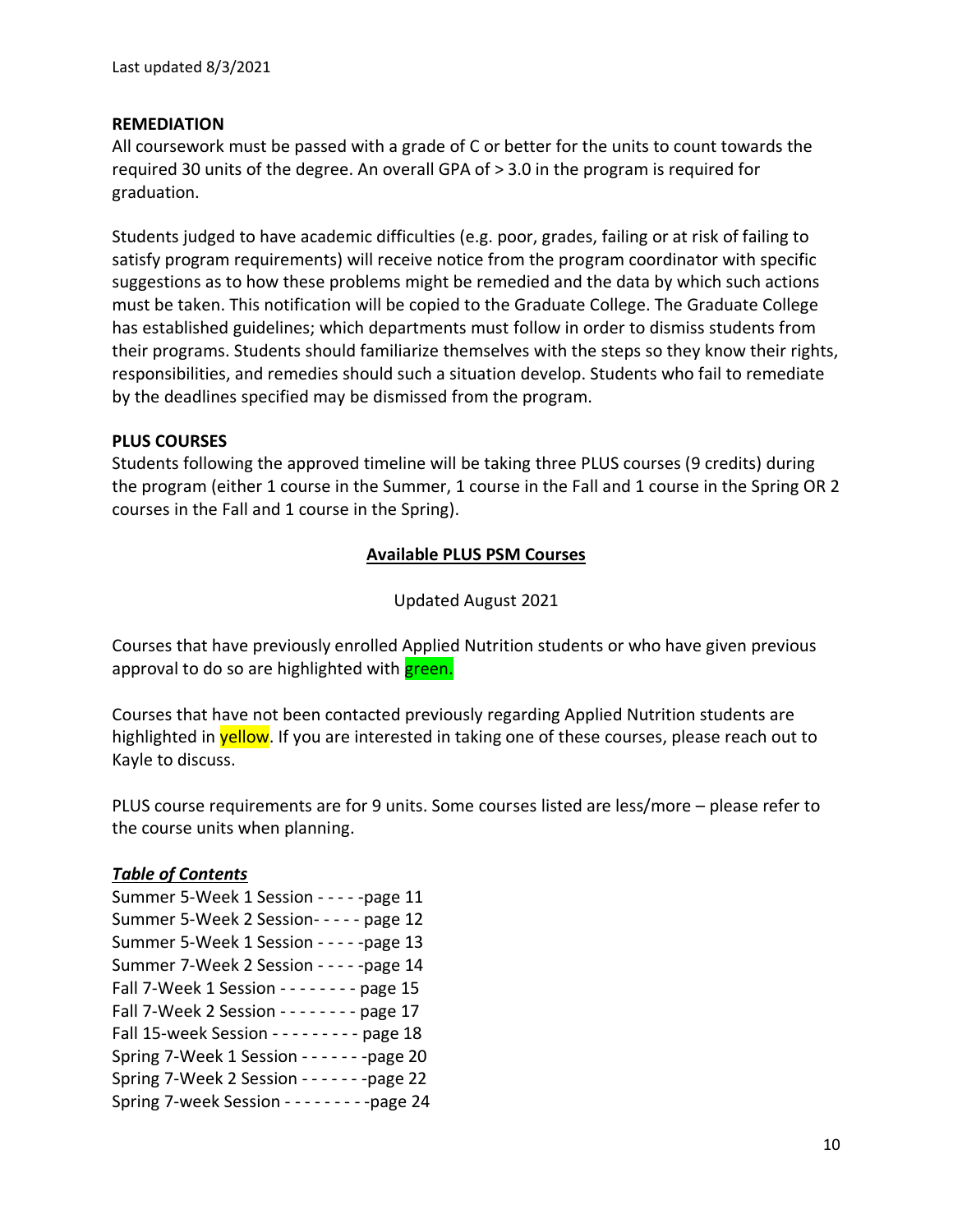### **Summer 1st 5-week Session (Summer 2021)**

*INFO 587 – Information Seeking Behaviors (3)* Information-seeking theories, methods, and user behaviors will be covered in order to gain an understanding of how people seek, gather, retrieve and use information. Information-seeking behavior draws on literature from library and information science, psychology, and communications. Graduate-level requirements include conducting a realworld experience or evaluation of information seeking behaviors in a self selected social context and information system. The project will include a two-page proposal of the experience due at the mid term and an online presentation to the class of the findings of the study, including; problem/issue studies, research question, data collected and analyzed, significance to the social context, and a statement of personal relationships to the topic and participants.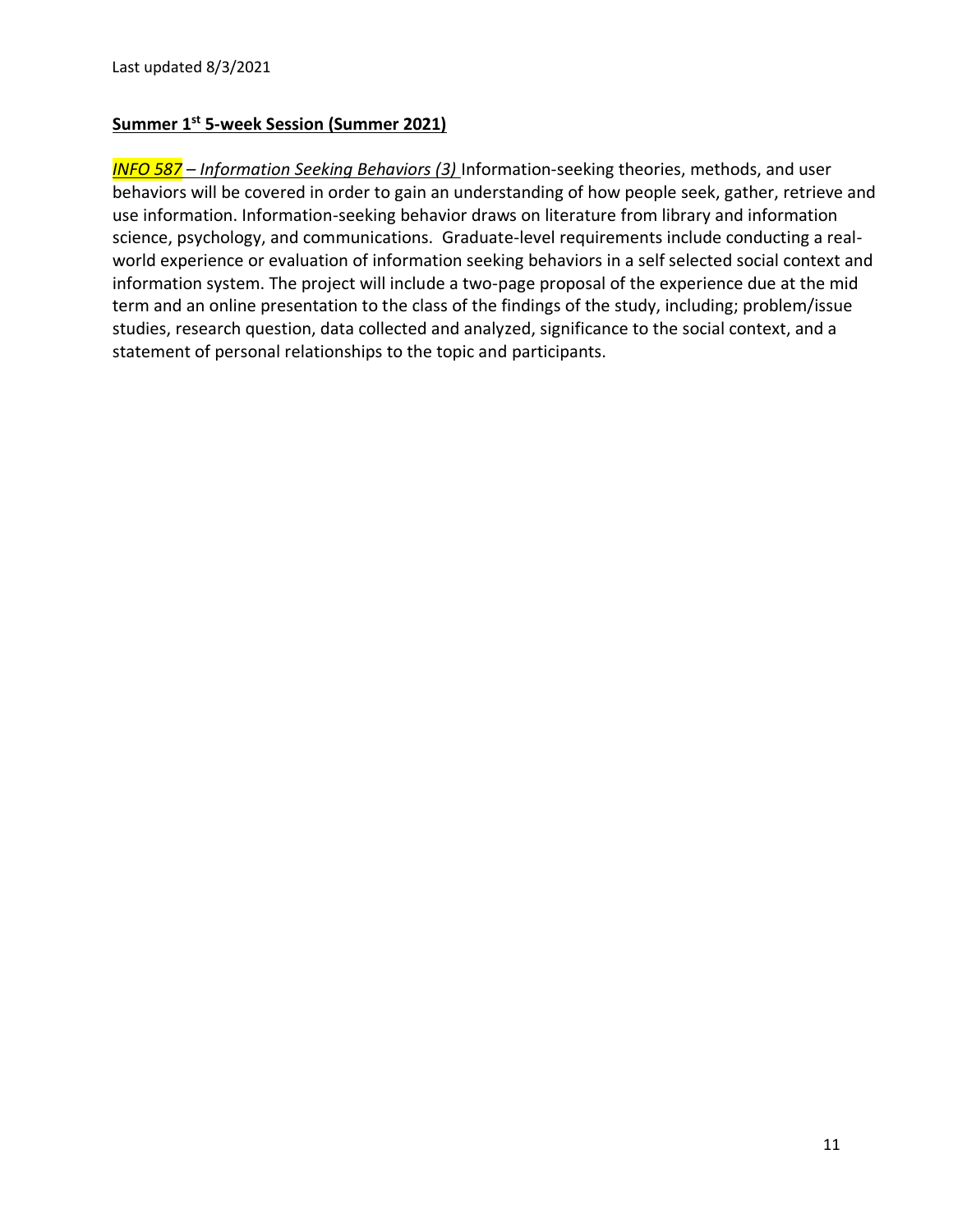# **Summer– 2 nd 5-Week Session (Summer 2021)**

*EHS 539A – Outbreaks and Environmental Biology: Then and Now (3)* This course will examine historical and present day outbreaks in regards to the environmental microbiology of pathogens. Different pathogens control interventions that were used to mitigate the outbreaks will also be explored. Graduate-level requirements include a more in-depth analysis of topics, more participation in online discussion groups, and additional test questions.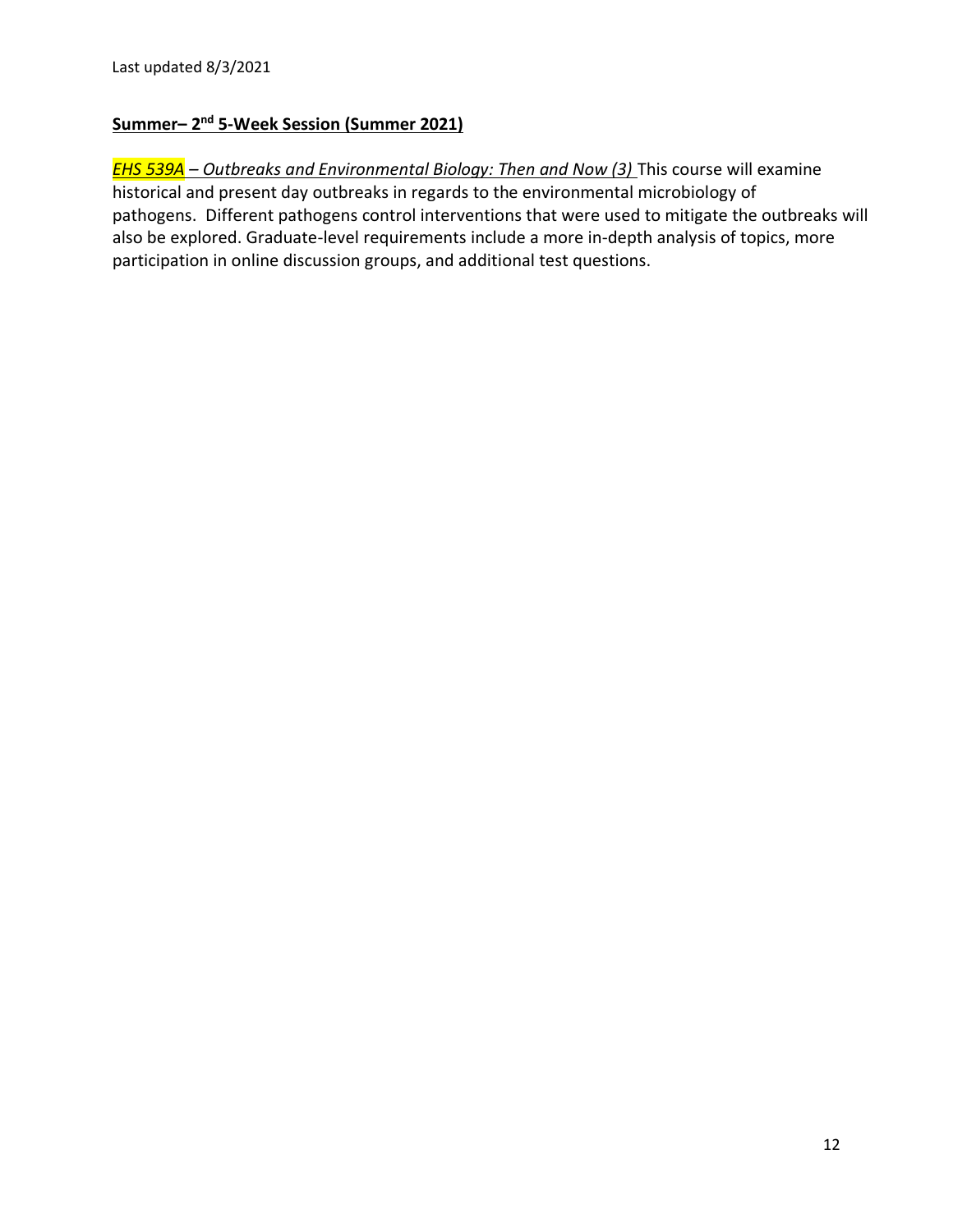# **Summer– 1 st 7-Week Session (Summer 2021)**

*HPS 577 - Sociocultural and Behavioral Aspects of Public Health (3)* This course is an overview of significant social, cultural and behavioral issues related to public health. Major public health problems and the influences of sociocultural issues are analyzed in relation to health behavior. Readings, discussions, films, and class experiences/assignments focus on understanding the social and cultural issues that influence health-related behavior among specific populations in the southwestern U.S., North America and internationally.

*LIS 520 – Ethical Issues in Information (3)* This course presents an overview and understanding of the intractable and pressing ethical issues as well as related policies in the information fields. Emerging technological developments in relation to public interests and individual well-being are highlighted throughout the course. Special emphasis is placed on case studies and outcomes as well as frameworks for ethical decision-making.

*NURS 540 – Health Promotion and Risk Reduction (4)* Learners will apply concepts of health promotion and risk reduction at the individual and interpersonal level of care. Emphasis will be placed on evidenced-based strategies that acknowledge patient-centered values and beliefs in the process of optimizing health and wellbeing. Please contact Cheryl Lacasse at [clacasse@email.arizona.edu](mailto:clacasse@email.arizona.edu) if you are interested in adding this course.

*NURS 543 – Health Information and Patient Care Technologies (3)* Learners will evaluate and apply emergent healthcare technologies such as point of care clinical decisional support, telehealth/medicine, and electronic documentation that support patient-provider communication, interprofessional practice, and coordinated patient care delivery. Please contact Cheryl Lacasse at [clacasse@email.arizona.edu](mailto:clacasse@email.arizona.edu) if you are interested in adding this course.

*NURS 640 – Healthcare Business Dynamics (3)* Learners will apply business concepts and principles across a variety of healthcare settings. Concepts include the following: organizational structure and finance, budgeting, cost-benefit analysis, marketing, resource allocation, innovation, and entrepreneurship. Business values consistent with patient-centered care will be highlighted. Please contact Cheryl Lacasse at [clacasse@email.arizona.edu](mailto:clacasse@email.arizona.edu) if you are interested in adding this course.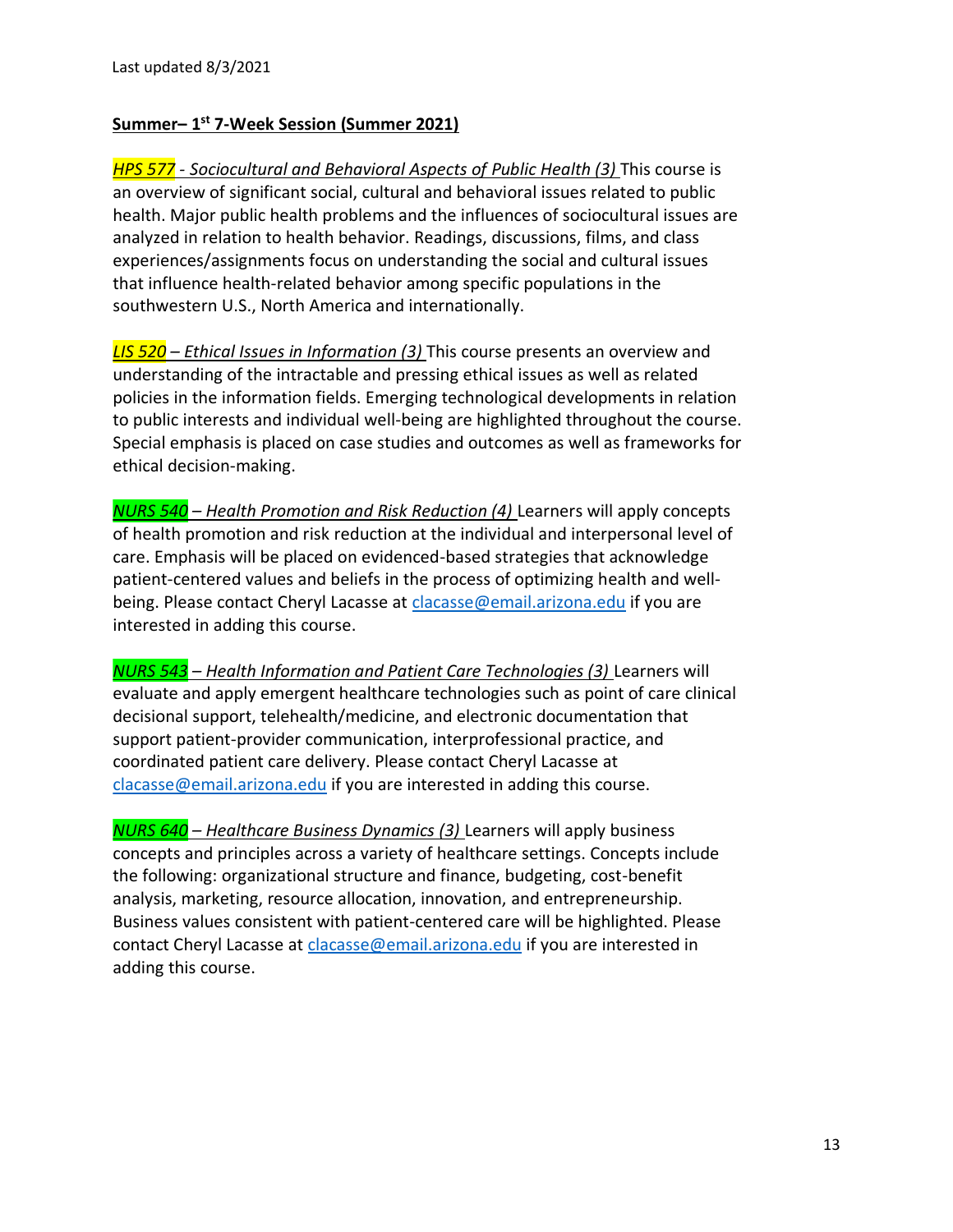# **Summer – 2 nd 7-Week Session (Summer 2021)**

*GLO 535 – Global Media Ethics and Diversity (3)* This course will provide students with a framework to think critically about media's obligations to the public. Analyses examine ethical philosophies as they relate to both citizen-driven media and journalist professionals' roles and responsibilities in various societies and governmental systems around the world. Through case studies, readings, lectures, documentaries and individual research, students will explore ethics questions related to cultural bias, political and economic pressure, diverse representation, accuracy, privacy, national security, and other pressures on news media in countries around the world.

*MKTG 558 – Health Care Marketing (3)* This course provides an overview and applications of health care marketing theories and methods for health care and public health organizations. Graduate level requirements include a 20-page paper describing a marketing plan and the process used to complete it.

*NURS 521 – Evidence-Based Practice Improvement (4)* Learners will analyze and apply evidence for selected areas of clinical practice to facilitate optimal patient outcomes. Evidence will be used to develop, validate, and endorse strategies for system-wide practice improvements. Please contact Cheryl Lacasse at [clacasse@email.arizona.edu](mailto:clacasse@email.arizona.edu) if you are interested in adding this course.

*NURS 541 – Population Health (4)* Learners will apply concepts related assessment, surveillance, and interventions for risk reduction, disease prevention, and health promotion in populations and communities. Multiple perspectives of vulnerability (including cross cultural) will be emphasized.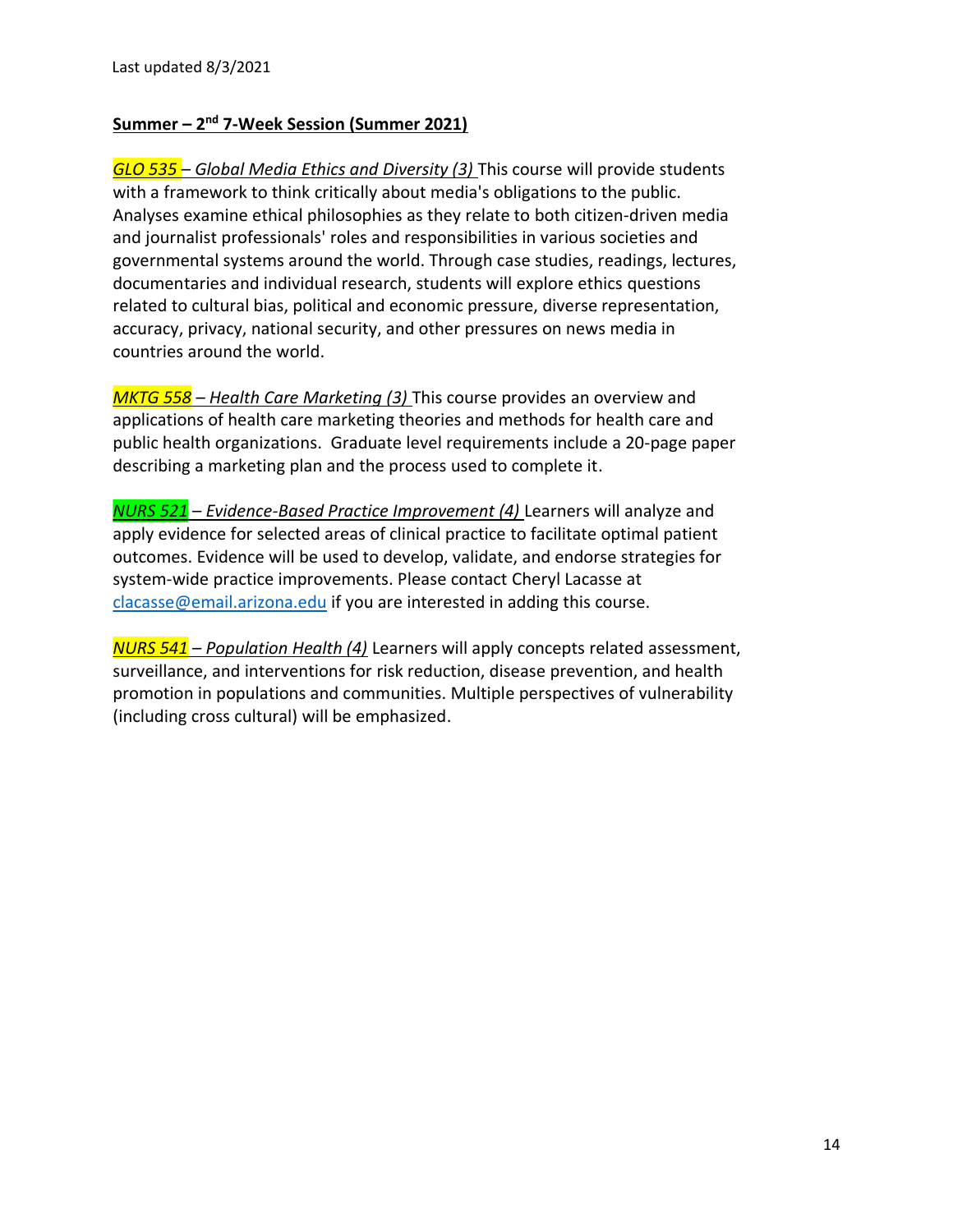### **Fall – 1 st 7-Week Session (Fall 2021)**

*CTE 500 - Principles & Philosophy of Career and Technical Education (2)* Understanding the historical social and economic values of career and technical education through investigation of federal laws, and state policies. As well as, developing a symbiotic philosophy with administration, theories, and principles in mind in regards to programs in the secondary school. CTE 500 Students will be required to complete a Literature Review in addition to course modules 1 - 4 which is required for the Undergraduate Student.

*CTE 520 - Classroom Instructional Development for Career and Technical Education (2)* Implementing principles of teaching and learning based on classroom instruction objectives, as well as development of content for lesson planning. Based on contextual needs within specific CTE programming, methodology, instruction techniques, and assessments will be developed. Basic classroom management skills will also be compared. CTE 520 students will be required to complete and submit a literature review as part of their course requirements in addition to course module completion.

*FCSC 513A/LAW/PHIL 513A - The Ethical Entrepreneur (3)* Students undertake an ethical and economic assessment of the institutions that make up a marketplace. Acquire powerful ideas for discussing the daily news with students or colleagues and equipping them with analytical skills for addressing ethical issues in their daily lives and in their future roles as citizens. General use of statistics, and perhaps more importantly, misleading with statistics is a topic covered. Sample topics that may be addressed include why some societies grow rich while others remain poor; why some institutions lead to corruption, waste and mutual destruction; why other institutions steer human ingenuity toward inventing ways of making fellow citizens (one's customer base) better off; the boundaries of individual ethics within the marketplace; what one must do to succeed in a market society; and what one must do to deserve to succeed.

*NSC 545 – Assessment and Regulation of Human Body Composition (3)* This course covers advanced principles of body composition assessment and management. Methods of body composition assessment will be covered with a focus on aging, obesity, sarcopenia and bone health. The impact of physical activity and pharmacology will be reviewed.

*NURS 520 – Foundations of System Leadership (3)* Learners will explore basic concepts related to the healthcare system, professional knowledge, and quality and safety using a systems perspective. Please contact Cheryl Lacasse a[t clacasse@email.arizona.edu](mailto:clacasse@email.arizona.edu) if you are interested in adding this course.

*NURS 540 – Health Promotion and Risk Reduction (4)* Learners will apply concepts of health promotion and risk reduction at the individual and interpersonal level of care. Emphasis will be placed on evidenced-based strategies that acknowledge patient-centered values and beliefs in the process of optimizing health and well-being. Please contact Cheryl Lacasse at [clacasse@email.arizona.edu](mailto:clacasse@email.arizona.edu) if you are interested in adding this course.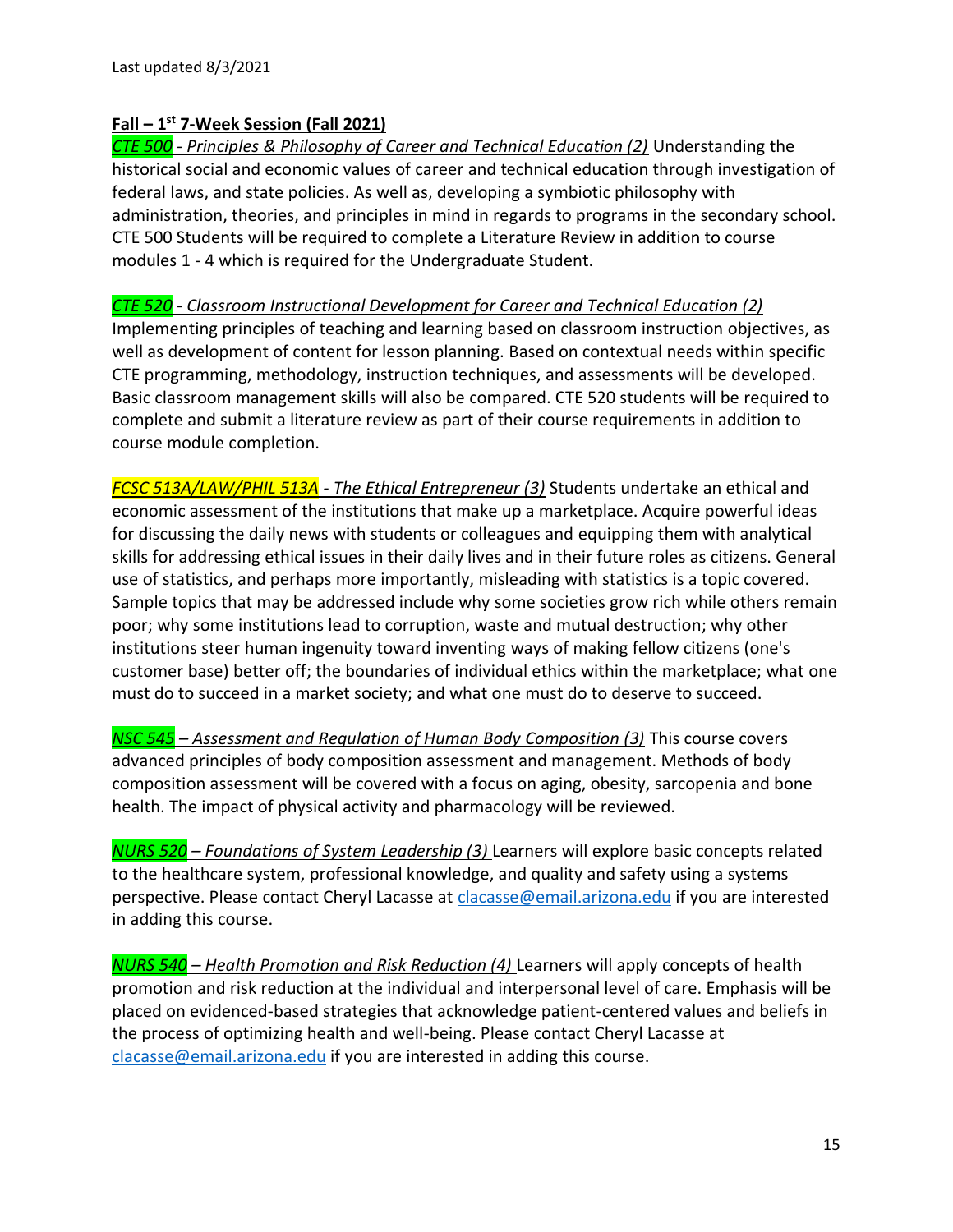*NURS 543* – *Health Information and Patient Care Technologies (3)* Learners will evaluate and apply emergent healthcare technologies such as point of care clinical decisional support, telehealth/medicine, and electronic documentation that support patient-provider communication, interprofessional practice, and coordinated patient care delivery. Please contact Cheryl Lacasse at [clacasse@email.arizona.edu](mailto:clacasse@email.arizona.edu) if you are interested in adding this course.

*NURS 653 - Healing Environments and Practices (3)* Learners will evaluate models of optimal healing environments that promote personal and organizational health and well-being. Emphasis is placed on evidence-based integrative approaches that support structural and human care processes.

*PHP 536 – Aging, Environment & Well-being (3)* What does environment have to do with aging and well-being? In this course we explore the relationship between older people and their environment. In doing so we look at environment through a variety of lens, such as physical space (i.e. location), and place (location imbued with individual meaning), private versus public, as contributor versus constraint to a sense of belonging and empowerment for older persons. We will consider how factors such as models of social care, human service practices, public policy, societal attitudes, and environmental design positively or negatively impact the environmental experience of diverse older persons as they age in place. Our goal is to expand our knowledge and sensitivity to the subtleties of environmental experience for older persons and challenge us to consider how development of environmental design, social interventions, and public policy can support wellbeing and optimize the lived experience of the aging and aged.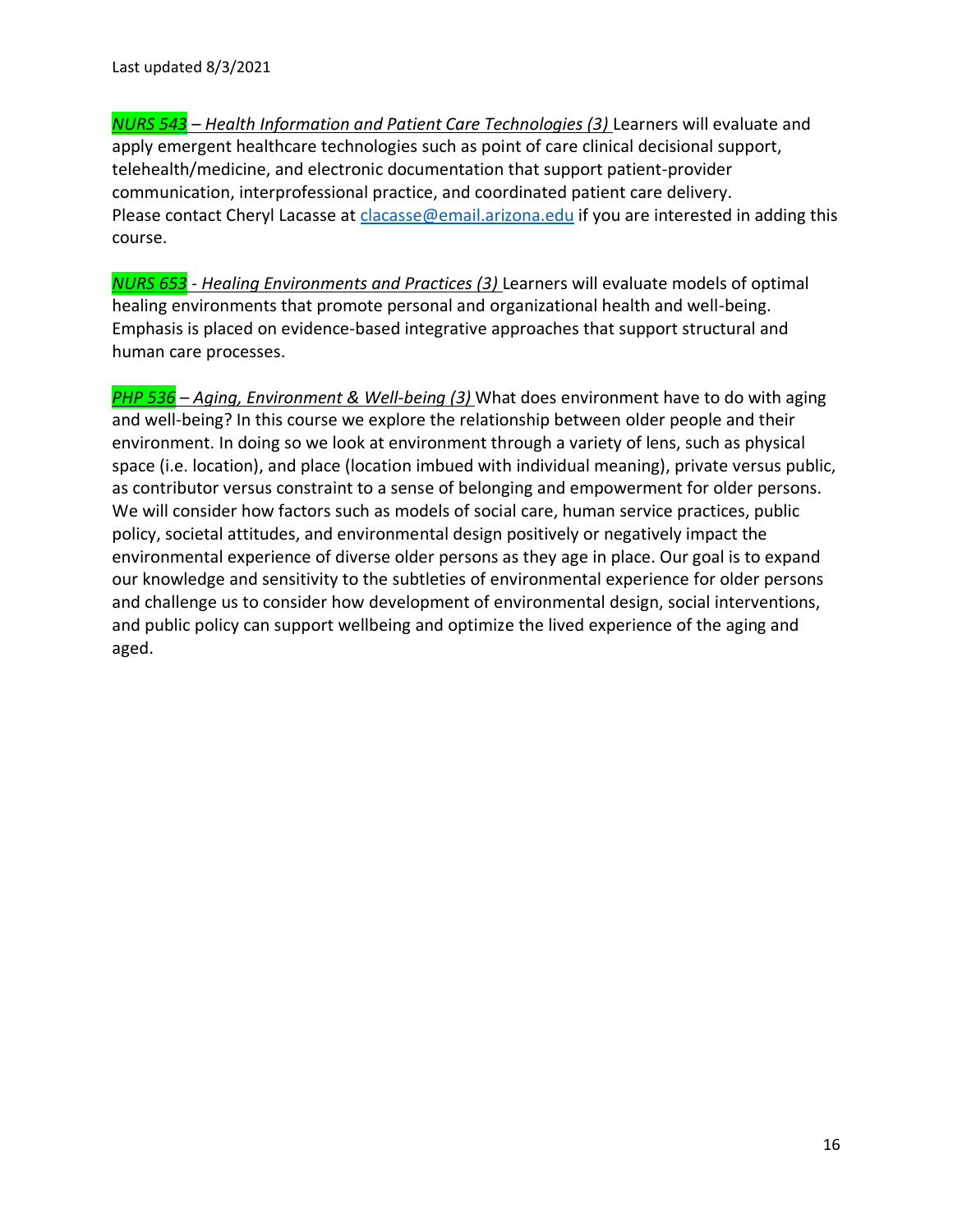# **Fall – 2 nd 7-Week Session (Fall 2021)**

*CTE 510 - Curriculum Development in Career and Technical Education (2)* Creating an understanding for the development of robust classroom curriculum, aligned with Arizona State and CTE standards, and incorporating learning devices geared for student success. This development process will focus on the total program within CTE, and assist in planning yearlong curriculum maps with an emphasis on writing objectives, cross walking standards, and elaboration on objective building for full lesson creation and implementation. Lesson content and teaching methods will be tailored into the next course of CTE 420/520. CTE 510 students will be required to complete a literature review in addition to course modules required for the undergraduate student in CTE 410.

# *CTE 520 - Classroom Instructional Development for Career and Technical Education (2)*

Implementing principles of teaching and learning based on classroom instruction objectives, as well as development of content for lesson planning. Based on contextual needs within specific CTE programming, methodology, instruction techniques, and assessments will be developed. Basic classroom management skills will also be compared. CTE 520 students will be required to complete and submit a literature review as part of their course requirements in addition to course module completion.

*NURS 521 – Evidence-Based Practice Improvement (4)* Learners will analyze and apply evidence for selected areas of clinical practice to facilitate optimal patient outcomes. Evidence will be used to develop, validate, and endorse strategies for system-wide practice improvements. Please contact Cheryl Lacasse at [clacasse@email.arizona.edu](mailto:clacasse@email.arizona.edu) if you are interested in adding this course.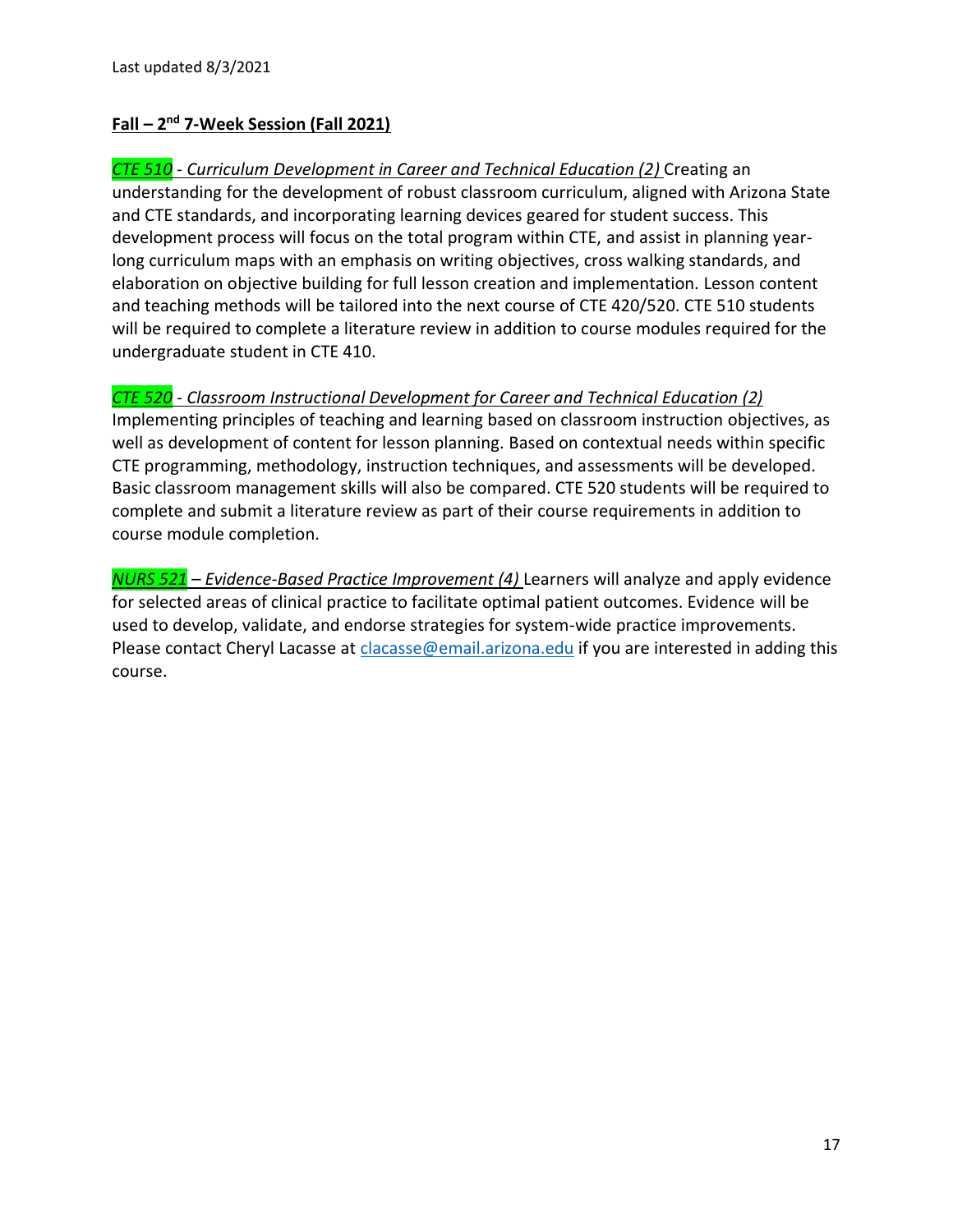### **Fall – 15 weeks (Fall 2021)**

*ACBS 527R – General Mycology (3)* An exploration of the diversity of fungi and fungus like organisms covering general biology and roles as pathogens (of humans and plants), saprobes and symbionts. Fungi as models for eukaryotic molecular research and their uses in industry will be covered. Graduate-level requirements include a term paper 10 pages in length to allow a more in depth exploration of a topic in fungal biology. Also required is a 30 minute oral presentation on a topic of choice for 100 points of grade.

*AED 617 - Research, Methods and Project Design (3)* Principles and practices of planning, designing, conducting and reporting research and scholarly activities in education, extension, other social science disciplines, and agricultural technology management.

*AED 697C - Workshop on Teaching at the College Level (3)* Workshop that deals with the practical applications of teaching/learning theories at the college level as they relate to instructional methodologies, strategies, and planning. This will include instructional objectives, content organization, and assessment of learning experiences. This workshop will involve the exchange of ideas, and will focus on practical methods, skills and principles.

*ALC 511 - Principles and Applications of Organizational Innovation (3)* This course provides an introduction to the principles and practices central to organizational innovation and leadership. Frameworks and methods for designing, developing, and implementing innovation within agricultural organizations and industrial settings and environments will be explored. The overarching goal of the course is to equip students with the perspective and skill base necessary to be leaders of innovation and change within agriculture organizations that extend across educations, public, governmental, and industrial settings and environments. Graduate-level requirements include a semester long case study that will culminate in both a term paper and in-class presentation. Additionally, the graduate level requirements will include three short papers that critique scholarly research on topics relevant to organizational change and innovation across the agricultural fields. Lastly, graduate students will be expected to make meaningful contributions to in-class discussions.

*ALC 522 - Communicating Knowledge in Agriculture and the Life Sciences (3) \*If not taken for Communication Course Requirement\** Principles and processes of knowledge diffusion and methods of transferring appropriate technology to user/clientele groups. Community effectively within organizations. Graduate level requirements include an additional report.

*EHS 575 - Environmental and Occupational Health (3)* Course emphasizes health hazard sources, methods to identify & evaluate them, and framework used to effect hazard control. Students will evaluate public health issues, understand research designs, identify and evaluate factors important to the development of monitoring programs.

*HPS 529 - Project Design and Implementation in Global Health (3) This course will equip* students with skills in conceptualizing, developing, implementing, and evaluation small-scale projects in global health and development.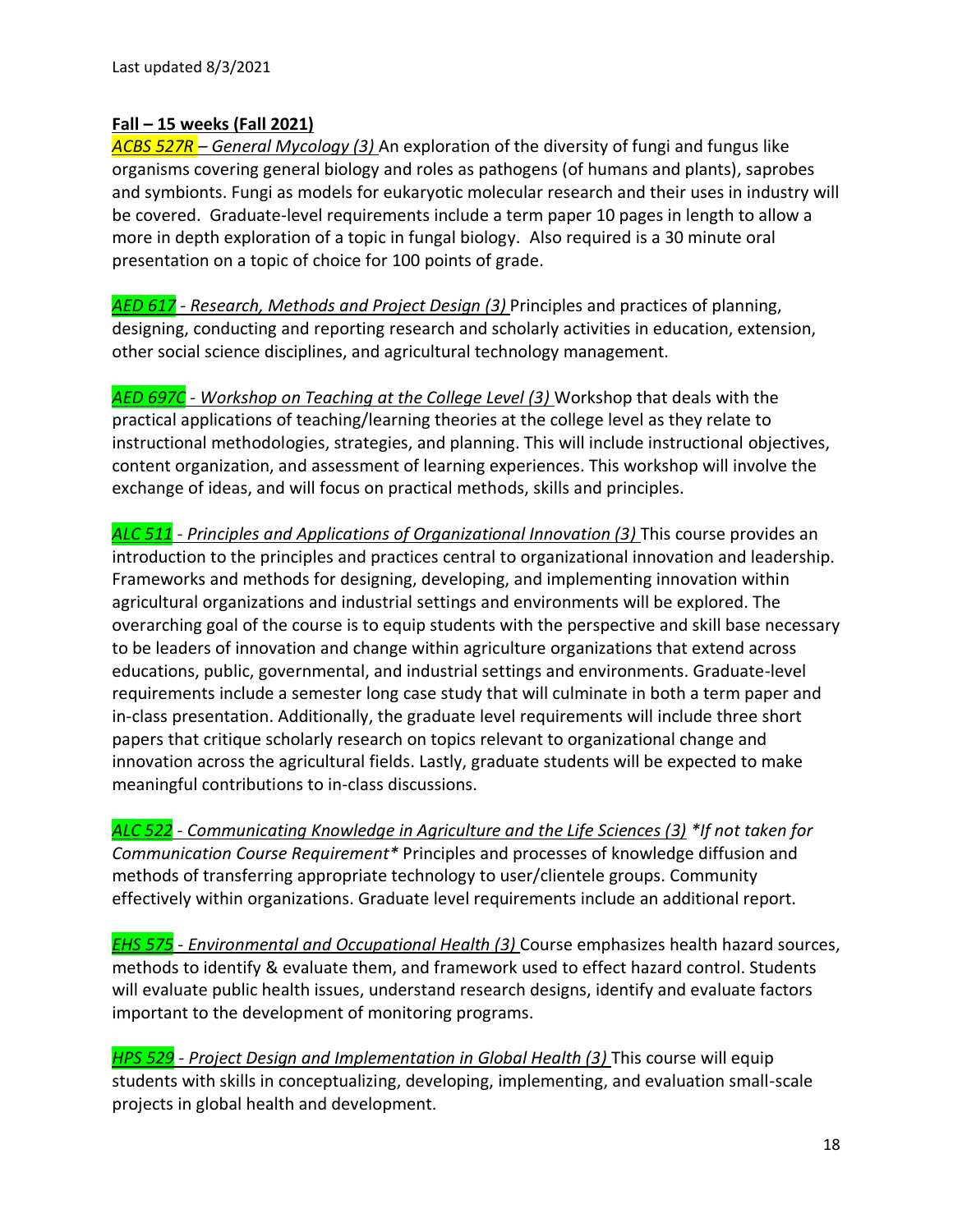*HPS 577 - Sociocultural and Behavioral Aspects of Public Health (3)* This course is an overview of significant social, cultural and behavioral issues related to public health. Major public health problems and the influences of sociocultural issues are analyzed in relation to health behavior. Readings, discussions, films, and class experiences/assignments focus on understanding the social and cultural issues that influence health-related behavior among specific populations in the southwestern U.S., North America and internationally.

*INFO 533 - Medical On-Line Searching (3)* This course will focus on the online retrieval and evaluation of medical literature and the issues surrounding provision of timely, relevant, peerreviewed medical information. Emphasis will be on the development of the intellectual acuity required to provide physicians, nurses, pharmacists, allied health professionals, medical researchers and consumers with targeted responses to medical queries. Current search modalities such as Evidence-Based Medicine will be covered both in readings and in class discussions.

*NSC 515L - Advanced Sports Nutrition Lab (1 unit)* NSC 415/515 Lab will use nutritional science and physiology to focus on sport specific menu and food needs for athletes. Content will include menu development and analysis of various menus, recipes and cookbooks designed for athletes. This will encompass designing specific food products and menus that are appropriate for specific sport activities that have special nutritional challenges during training and competition. This course will also include training on dietary and body composition assessment tools, allowing students to use that knowledge while assessing both body composition and food intake of an athlete. Graduate students will be required to complete an additional project described in syllabus. *MUST TAKE WITH NSC 515R*

*NSC 515R - Advanced Sports Nutrition (3)* NSC 415R/515R will use nutritional science and physiology to focus on sport specific competition and training nutritional challenges and issues. Content will include the nutritional and physiological requirements of various sports; sport specific cultural influences that affect attitudes towards nutrition; and nutritional challenges faced by athletes training and competing in different sports. This course will also include a review of dietary intake methodologies; body composition assessment; diet analysis; and training table and residence hall menu development and assessment. Graduate students will be required to complete a research project described in syllabus. *MUST TAKE WITH NSC 515L*

*PHP 521 - Administrative Dimensions of Indigenous Health (3)* This course will provide an introduction to state and federal administrative processes that impact Indigenous (American Indian/Alaskan Native) the delivery of healthcare and public health measures within the Indian Health Service (IHS) system. The course will further examine the legislative, organizational and operational frameworks of the IHS that will provide comprehensive and meaningful knowledge for health and/or public health professionals to implement informative policy measures to improve the health of Indigenous people through administrative frameworks.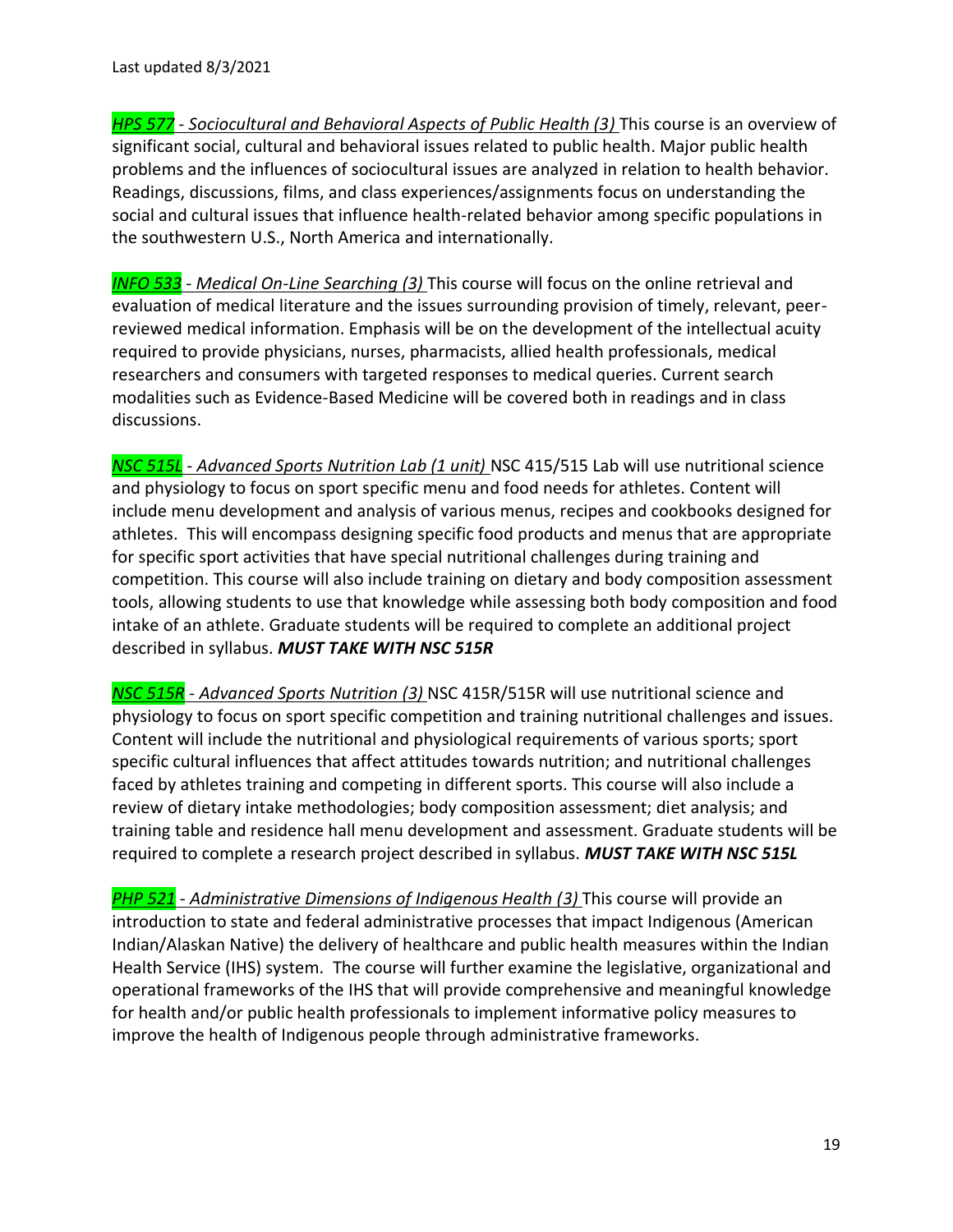# **Spring - 1 st 7-Week Session (Spring 2021)**

*CTE 500 - Principles & Philosophy of Career and Technical Education (2)* Understanding the historical social and economic values of career and technical education through investigation of federal laws, and state policies. As well as, developing a symbiotic philosophy with administration, theories, and principles in mind in regards to programs in the secondary school. CTE 500 Students will be required to complete a Literature Review in addition to course modules 1 - 4 which is required for the Undergraduate Student.

*CTE 510 - Curriculum Development in Career and Technical Education (2)* Creating an understanding for the development of robust classroom curriculum, aligned with Arizona State and CTE standards, and incorporating learning devices geared for student success. This development process will focus on the total program within CTE, and assist in planning yearlong curriculum maps with an emphasis on writing objectives, cross walking standards, and elaboration on objective building for full lesson creation and implementation. Lesson content and teaching methods will be tailored into the next course of CTE 420/520. CTE 510 students will be required to complete a literature review in addition to course modules required for the undergraduate student in CTE 410.

*FCSC 513A/PHIL 513A - The Ethical Entrepreneur (3)* Students undertake an ethical and economic assessment of the institutions that make up a marketplace. Acquire powerful ideas for discussing the daily news with students or colleagues, and equipping them with analytical skills for addressing ethical issues in their daily lives and in their future roles as citizens. General use of statistics, and perhaps more importantly, misleading with statistics is a topic covered. Sample topics that may be addressed include: why some societies grow rich while others remain poor; why some institutions lead to corruption, waste and mutual destruction; why other institutions steer human ingenuity toward inventing ways of making fellow citizens (one's customer base) better off; the boundaries of individual ethics within the marketplace; what one must do to succeed in a market society; and what one must do to deserve to succeed.

*HPS 530 - Nutrition, Health and Development (2)* This course focuses on nutritional issues of women and children in low and middle income countries. Local and international programs that combat malnutrition will be evaluated in the context of socioeconomic development and current political/economic policies and realities.

*HPS 531 - Contemporary Health Issues and Research (3)* Designed to explore a broad spectrum of health education and health behavior issues and programs in order to evaluate their impact (or potential impact). Toward that end, we will read, review, and critique numerous research efforts that were designed to change behavior via health education and/or health behavior programs.

*NURS 520 – Foundations of System Leadership (3)* Learners will explore basic concepts related to the healthcare system, professional knowledge, and quality and safety using a systems perspective. Please contact Cheryl Lacasse a[t clacasse@email.arizona.edu](mailto:clacasse@email.arizona.edu) if you are interested in adding this course.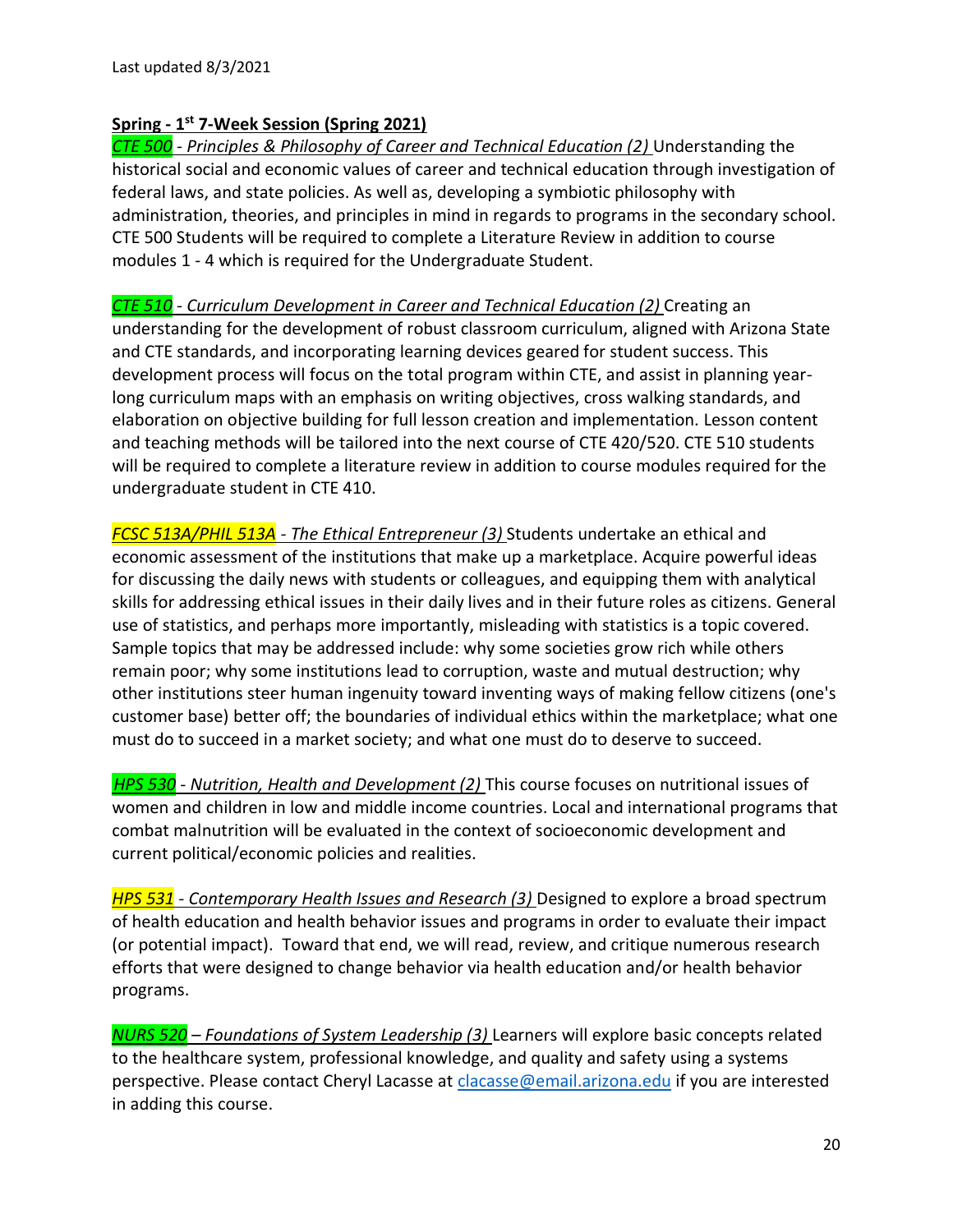*NURS 540 – Health Promotion and Risk Reduction (4 units)* Learners will apply concepts of health promotion and risk reduction at the individual and interpersonal level of care. Emphasis will be placed on evidenced-based strategies that acknowledge patient-centered values and beliefs in the process of optimizing health and well-being. Please contact Cheryl Lacasse at [clacasse@email.arizona.edu](mailto:clacasse@email.arizona.edu) if you are interested in adding this course.

*NURS 543* – *Health Information and Patient Care Technologies (3)* Learners will evaluate and apply emergent healthcare technologies such as point of care clinical decisional support, telehealth/medicine, and electronic documentation that support patient-provider communication, interprofessional practice, and coordinated patient care delivery. Please contact Cheryl Lacasse at [clacasse@email.arizona.edu](mailto:clacasse@email.arizona.edu) if you are interested in adding this course.

*NURS 640 – Healthcare Business Dynamics (3)* Learners will apply business concepts and principles across a variety of healthcare settings. Concepts include the following: organizational structure and finance, budgeting, cost-benefit analysis, marketing, resource allocation, innovation, and entrepreneurship. Business values consistent with patient-centered care will be highlighted. Please contact Cheryl Lacasse at [clacasse@email.arizona.edu](mailto:clacasse@email.arizona.edu) if you are interested in adding this course.

*NURS 647 - Human Factors in Health Information Technology (3)* This course is designed to describe the role of human factors in the design, analysis and evaluation of health information technology. The interaction between the human and the machine will be described as background to which the health information technology fits and reshapes the completion of tasks and the extent to which performance can be supported across settings. Students will begin with a focus on elements of human factors that influence performance, learn approaches to design and analysis that account for human factors and evaluate dimensions of usability and user experience applied to Health Information Technology (HIT).

*NURS 653 - Healing Environments and Practices (3)* Learners will evaluate models of optimal healing environments that promote personal and organizational health and well-being. Emphasis is placed on evidence-based integrative approaches that support structural and human care processes.

*PHP 564 - Science of Health Disparities (3)* This course will focus on the current knowledge and approaches used to evaluate the intersectionalities that affect health inequities. Students will be required to demonstrate a breadth of global perspectives from social and biomedical sciences required to understand health inequity injustices and the science of health disparities.

**PHPM 569** - Fundamentals of Health Budgeting and Financial Management (3) This course will offer a current approach to the fundamentals of budgeting and financial management, with an emphasis on non-profit health care organizations, in particular the community health sector.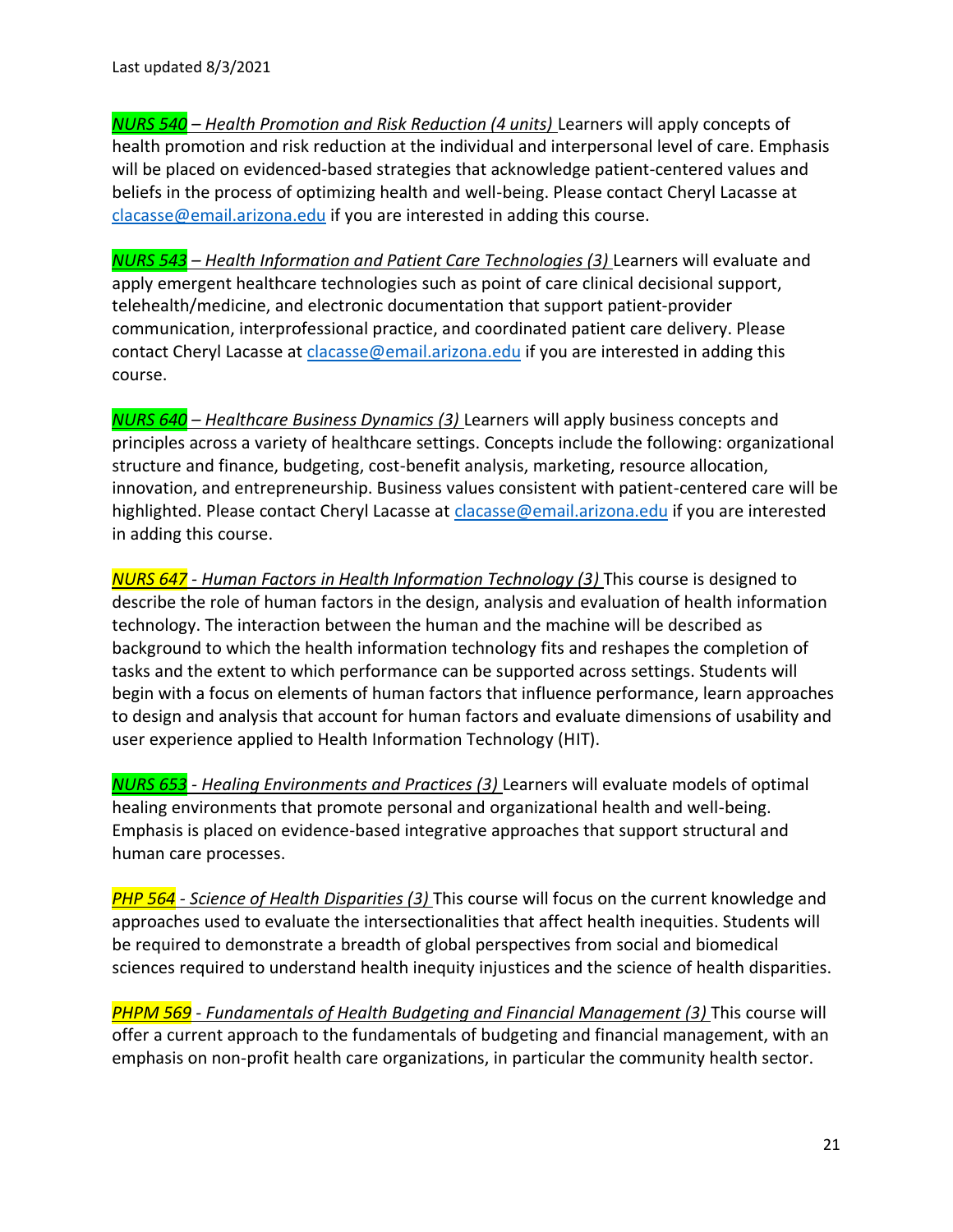# **Spring – 2 nd 7-week Session (Spring 2021)**

*CTE 520 - Classroom Instructional Development for Career and Technical Education (2)*  Implementing principles of teaching and learning based on classroom instruction objectives, as well as, development of content for lesson planning. Based on contextual needs within specific CTE programming, methodology, instruction techniques, and assessments will be developed. Basic classroom management skills will also be compared. CTE 520 students will be required to complete and submit a literature review as part of their course requirements in addition to course module completion.

*CTE 530 - Career and Technical Education Student Organization Development (2 units)* This course focuses on the Career and Technical Student Organizational aspect of the total CTE program. Understanding your role as an advisor will assist you in carrying out the program of work for your organization, management of the organization, and implementing pivotal leadership training to ensure student success in developing an effective youth organization. CTE 530 students will be required to complete and submit a literature review as part of their course requirements in addition to course module completion.

*ENGL 514 – Advanced Scientific Writing (3)* Preparation of professional literature for publication. Graduate level requirements include longer and more detailed papers.

*ENVS 508 - Scientific Writing for Environmental, Agricultural and Life Sciences (3)* Effective writing is a valuable tool for any student aspiring for a career in the Environmental, Agricultural, and Life Sciences. This course will cover in-depth technical writing skills needed for scientific writing success, ranging from how to perform comprehensive reviews of the scientific literature, to performing peer reviews of the writing of fellow students. Ultimately, completion of this course will improve students' ability to write technical reports, theses and dissertations, and journal articles. Graduate-level requirements include work on theses, dissertations or journal articles.

*NSC 575 – Nutrigenomics for the Study of Disease Prevention & Intervention (3)* Nutrigenomics is the application of genomics to human nutrition. This online course will explore relevant technologies, genetics & nutrition. Designed by researchers in colleges & centers of excellence, it will be continually updated with the latest information. Graduate-level requirements include Nutrigenomics/Organization of the genome; Advanced Models; Target validation; Mouse models; lab assignments; Advanced discussion board questions (4 total) are due after each unit.

*NURS 521 – Evidence-Based Practice Improvement (3)* Learners will analyze and apply evidence for selected areas of clinical practice to facilitate optimal patient outcomes. Evidence will be used to develop, validate, and endorse strategies for system-wide practice improvements. Please contact Cheryl Lacasse at [clacasse@email.arizona.edu](mailto:clacasse@email.arizona.edu) if you are interested in adding this course.

*NURS 654 - Quality and Safety Management (4)* Learners will evaluate models of optimal healing environments that promote personal and organizational health and well-being.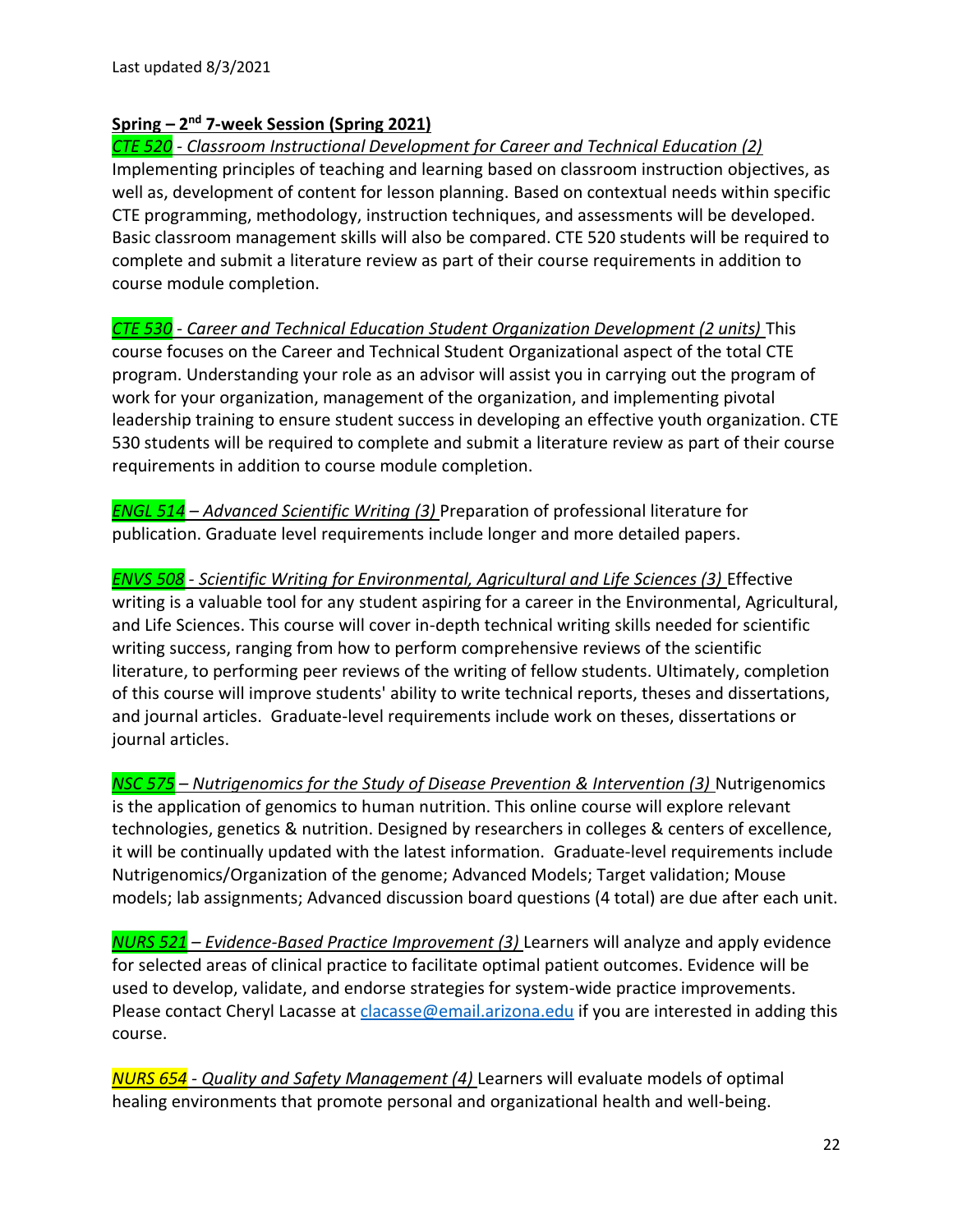Emphasis is placed on evidence-based integrative approaches that support structural and human care processes.

*PHIL 515 - Healthcare Ethics (3)* This course explores many challenging moral questions related to situations encountered by health care professionals. For example: What rights and responsibilities come with the role of healthcare provider? Should the healthcare provider always disclose to a patient the full truth about his or her diagnosis? Should diagnosis and treatment errors be disclosed to patients? Under what circumstances is it morally permissible to break patient confidentiality? Why does moral distress arise in medical professionals who regularly deal with futility of treatment cases? Should one have absolute rights over one's body (e.g. with respect to euthanasia) or are there other moral considerations that limit such freedom? What is the proper justification for allocation of moderately scarce resources? Should everyone have an absolute right to health care, and who should provide access? As we explore these and many other questions, we will learn about some major moral theories along the way, with an emphasis on applying them to real world moral problems.

This course will give you skills for recognizing the scope and force of an ethical conflict when it occurs and ways of becoming more reflective and open-minded about differing moral views. I also hope to provide you with the skills to cogently defend your own principles and lobby for changes in regulations when there is a perceived need. The skills acquired in philosophical argument are indispensable for engaging with the evolving moral discussions surrounding medical ethics.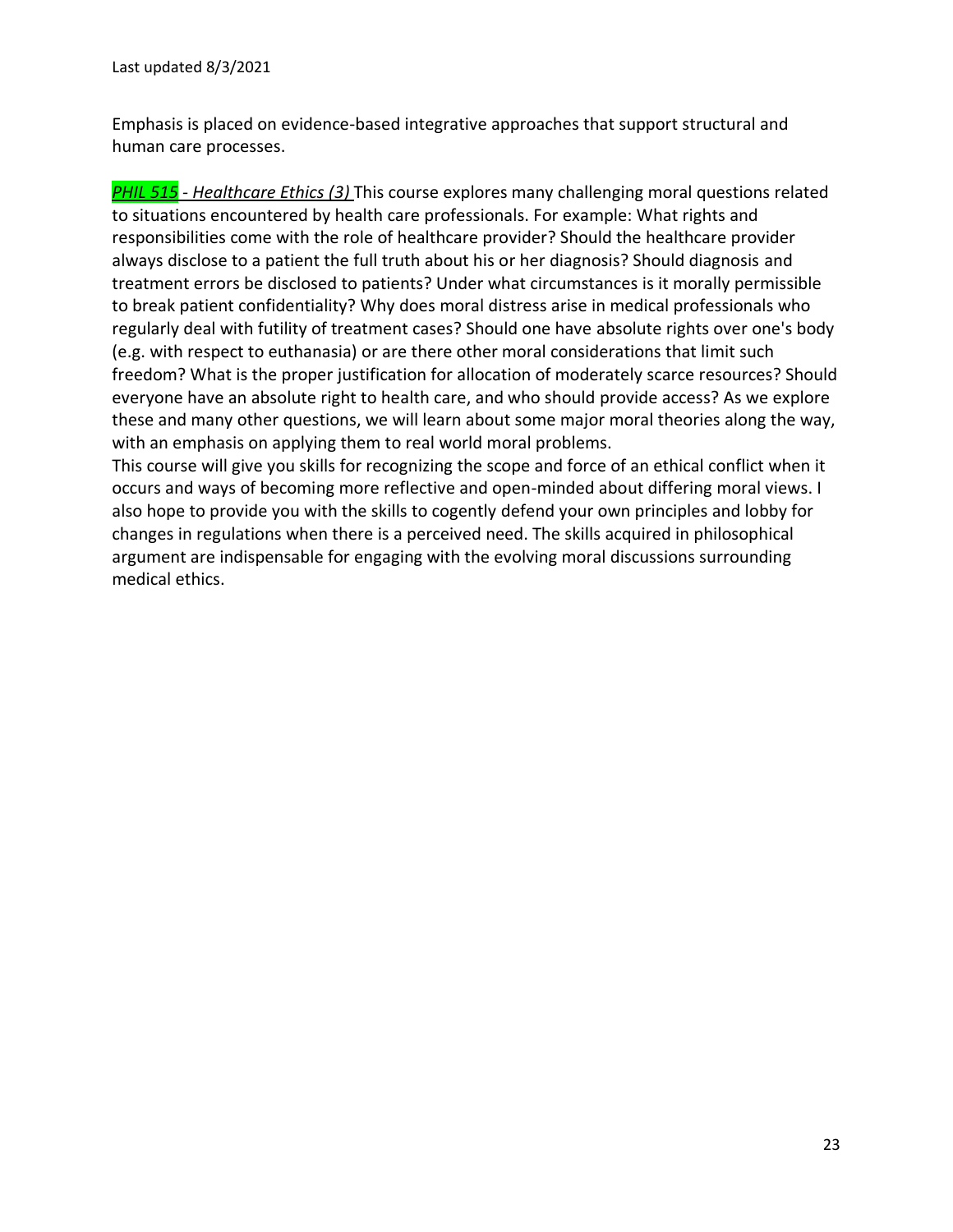### **Spring – 15 weeks (Spring 2021)**

*AED 621 - Program Planning and Evaluation (3)* Developing and evaluating programs in teaching and extension; situation analysis, objectives, policies, content, procedures, and evaluative criteria.

*ALC 510 - Entrepreneurial Leadership in Agriculture and the Life Sciences (3)* This course is an exploration of the principles and practices of entrepreneurial leadership, and the application of such principles and practices within agricultural and rural communities, the Cooperative Extension system, educational organizations and systems, agricultural agencies at the local, state, and federal levels, and agricultural enterprises and life sciences industries. Emphasis is placed on the knowledge and skills required to effectively lead change within and across organizations, communities, and settings that intersect the agricultural and life sciences fields. Graduate students will thoroughly outline a lesson plan (learning objectives, measurable learning outcomes, instructions methods, etc.) specific to entrepreneurial leadership topic to be delivered to an audience of adult learners within a non-formal (or informal) community setting.

*BME 578/SIE 578 - Artificial Intelligence for Health and Medicine (3)* The practice of modern medicine in a highly regulated, complex, sociotechnical enterprise is a testament to the future healthcare system where the balance between human intelligence and artificial expertise will be at stake. The goal of this course is to introduce the underlying concepts, methods, and the potential of intelligent systems in medicine. We will explore foundational methods in artificial intelligence (AI) with greater emphasis on machine learning and knowledge representation and reasoning, and apply them to specific areas in medicine and healthcare including, but not limited to, clinical risk stratification, phenotype and biomarker discovery, time series analysis of physiological data, disease progression modeling, and patient outcome prediction. As a research and project-based course, student(s) will have opportunities to identify and specialize in particular AI methods, clinical/healthcare applications, and relevant tools.

*EHS 520 - Environmentally Acquired Illness (3)* Illnesses related to environmental exposures are on the rise but frequently misdiagnosed due to a lack of understanding of the complexities of multiple hazard exposures and variable health outcomes. This course provides an overview of common and emerging Environmentally Acquired Illnesses (EAIs) and explores the multitude of hazards, conditions, and predisposing factors related to human disease. Students will learn how to identify gaps in the current model of patient evaluation and treatment. In addition, they will critique current research design and gain hands on experience in developing a systems approach to understanding, evaluating, and communicating the impact and control of EAIs relative to human health.

*HPS 533 - Global Health (3)* Examines major health problems of underdeveloped, developed, and emerging nations. Students conduct in-depth analyses of health problems among various populations in multicultural settings, both nationally and internationally.

*HPS 534 - Infectious Diseases, Global Health and Development (3)* This course will analyze the etiology and distribution of major tropical infectious disease, and the environmental, economic,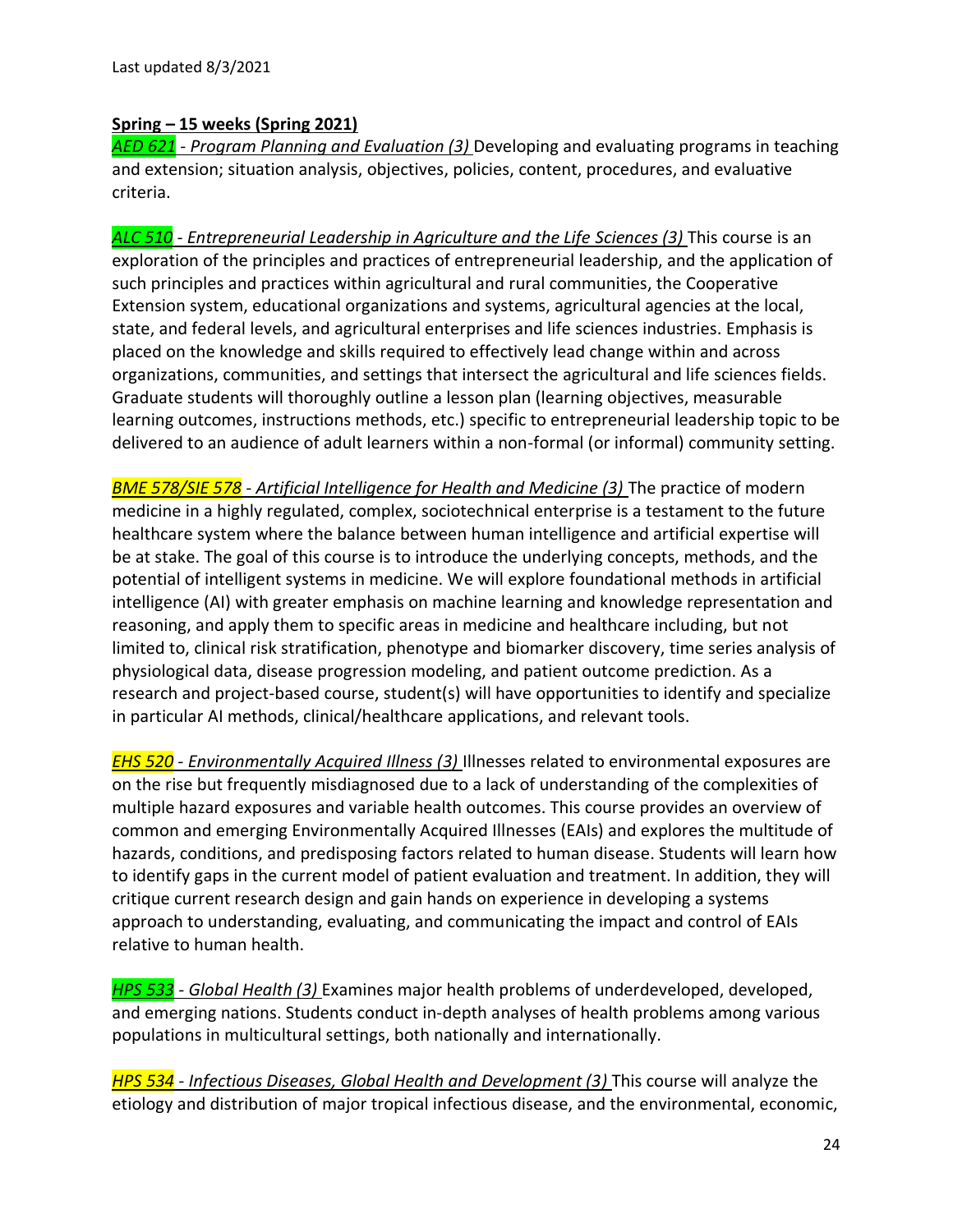and cultural factors that lead to their proliferation. Impact on development and global prevention initiatives will be appraised.

*HPS 544 - Fundamentals of Evaluation (3)* Evaluation is essential to all research and service based programs. The course provides all students interested in pursuing an advanced public health degree with the fundamentals of planning and evaluation. In addition to core issues surrounding evaluation (e.g., measurement and design) the role of the evaluator in the planning and implementation phases of research and service-based public health programs is highlighted. The relationship between areas of specialization and evaluation will be a central theme throughout the course.

*INFO 517 - Introduction to Digital Cultures (3)* Digital information technologies shape our lives. The benefits and the possible dangers of digital information technologies will be explored from a multidisciplinary perspective, looking at the insights into our digital age from history, linguistics sociology, political theory, information science, and philosophy. Students will have opportunities for active reflection on the ways in which digital technology shapes learning and social interaction. Graduate-level requirements include different percent break-down of requirements and more stringent expectations in work produced.

*LIS 533 - Medical On-Line Searching (3)* This course will focus on the online retrieval and evaluation of medical literature and the issues surrounding provision of timely, relevant, peerreviewed medical information. Emphasis will be on the development of the intellectual acuity required to provide physicians, nurses, pharmacists, allied health professionals, medical researchers and consumers with targeted responses to medical queries. Current search modalities such as Evidence-Based Medicine will be covered both in readings and in class discussions.

*NSC 515L - Advanced Sports Nutrition Lab (1 unit)* NSC 415/515 Lab will use nutritional science and physiology to focus on sport specific menu and food needs for athletes. Content will include menu development and analysis of various menus, recipes and cookbooks designed for athletes. This will encompass designing specific food products and menus that are appropriate for specific sport activities that have special nutritional challenges during training and competition. This course will also include training on dietary and body composition assessment tools, allowing students to use that knowledge while assessing both body composition and food intake of an athlete. Graduate students will be required to complete an additional project described in syllabus. *MUST TAKE WITH NSC 515R*

*NSC 515R - Advanced Sports Nutrition (3)* NSC 415R/515R will use nutritional science and physiology to focus on sport specific competition and training nutritional challenges and issues. Content will include the nutritional and physiological requirements of various sports; sport specific cultural influences that affect attitudes towards nutrition; and nutritional challenges faced by athletes training and competing in different sports. This course will also include a review of dietary intake methodologies; body composition assessment; diet analysis; and